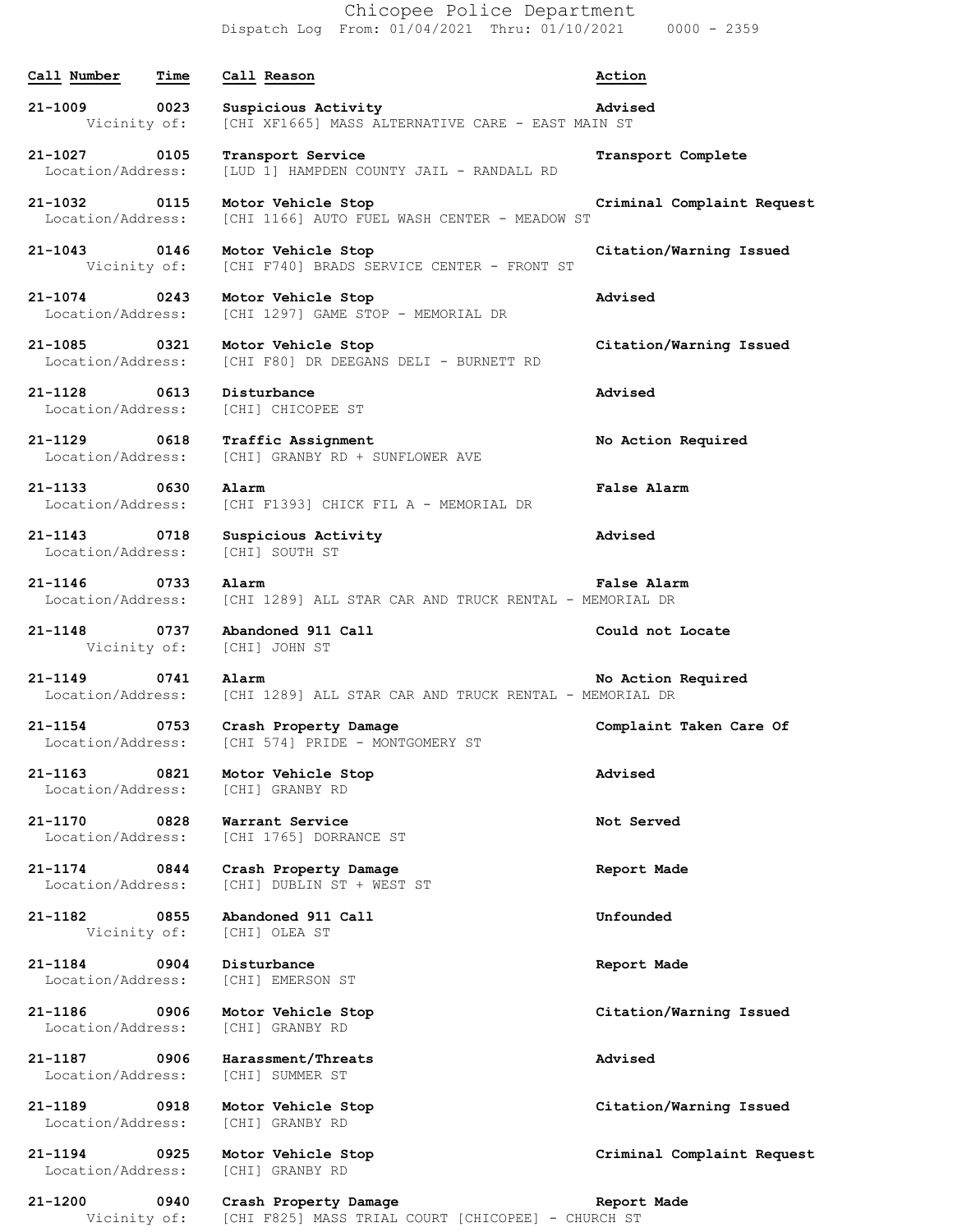|                                      | 0947 | Crash Property Damage                                                | Report Made             |
|--------------------------------------|------|----------------------------------------------------------------------|-------------------------|
| Location/Address:                    |      | [CHI 1191] WALMART - MEMORIAL DR                                     |                         |
|                                      |      |                                                                      |                         |
| 21-1214 1000                         |      | Abandoned/Found Property                                             | Report Made             |
| Location/Address:                    |      | [CHI] EAST MAIN ST                                                   |                         |
| 21-1211 1010                         |      | Shoplifter                                                           |                         |
| Location/Address:                    |      |                                                                      | Report Made             |
|                                      |      | [CHI 563] WALGREENS - MEADOW ST                                      |                         |
| 21-1218 1032                         |      | Crash Property Damage                                                |                         |
| Location/Address:                    |      | [CHI] NEW LUDLOW RD + MEMORIAL DR                                    | Report Made             |
|                                      |      |                                                                      |                         |
| 21-1221 1033                         |      | Crash Property Damage                                                |                         |
| Location/Address:                    |      | [CHI] BORYS FURNITURE - MONTGOMERY ST                                | Report Made             |
|                                      |      |                                                                      |                         |
| 21-1222 1038                         |      | Motor Vehicle Stop                                                   | Citation/Warning Issued |
| Location/Address:                    |      | [CHI 448] SOFT TOUCH AUTO WASH - GRANBY RD                           |                         |
|                                      |      |                                                                      |                         |
| 21-1230 1056                         |      | Larceny Complaint Past                                               | Unfounded               |
| Location/Address:                    |      | [CHI] BRITTON ST                                                     |                         |
|                                      |      |                                                                      |                         |
| 21-1228 1058                         |      |                                                                      |                         |
|                                      |      | Motor Vehicle Stop                                                   | Citation/Warning Issued |
| Location/Address:                    |      | [CHI] MONTGOMERY ST                                                  |                         |
| 21-1229 1059                         |      |                                                                      |                         |
|                                      |      | MV COMPLAINT/TRAFFIC/PARKING                                         | Report Made             |
| Location/Address:                    |      | [CHI] EASTERN DR                                                     |                         |
| 21-1234 1105                         |      |                                                                      |                         |
|                                      |      | Motor Vehicle Stop                                                   | Advised                 |
| Location/Address:                    |      | [CHI] MONTGOMERY ST                                                  |                         |
|                                      |      |                                                                      |                         |
| 21-1236                              | 1105 | Crash Property Damage                                                | Report Made             |
| Vicinity of:                         |      | [CHI F641] WENDYS OLD FASHIONED HAMBURGERS AREA OFFICE - MEMORIAL DR |                         |
|                                      |      |                                                                      |                         |
| $21 - 1238$                          | 1107 | Motor Vehicle Stop                                                   | Could not Locate        |
| Location/Address:                    |      | [CHI] EAST ST                                                        |                         |
|                                      |      |                                                                      |                         |
| 21-1244 1137                         |      | Motor Vehicle Stop                                                   | Citation/Warning Issued |
| Location/Address:                    |      | [CHI 425] ELKS, FRATERNAL ORDERS OF - GRANBY RD                      |                         |
|                                      |      |                                                                      |                         |
| 21-1248 1147                         |      | Public Service                                                       | Advised                 |
| Location/Address:                    |      | [CHI 2201] BRITTON ST                                                |                         |
|                                      |      |                                                                      |                         |
| 21-1251 1154                         |      |                                                                      |                         |
|                                      |      | Motor Vehicle Stop                                                   | Citation/Warning Issued |
| Location/Address:                    |      | [CHI 2109] JEFFREY'S CORNER - GRANBY RD                              |                         |
|                                      |      |                                                                      |                         |
| 21-1258 1206                         |      | MV COMPLAINT/TRAFFIC/PARKING                                         | Complaint Taken Care Of |
| Location/Address:                    |      | [CHI 1006] CHICOPEE MEDICAL CENTER - MEMORIAL DR                     |                         |
|                                      |      |                                                                      |                         |
| 21-1257 1207                         |      | Motor Vehicle Stop                                                   | Citation/Warning Issued |
| Location/Address:                    |      | [CHI] WESTOVER RD                                                    |                         |
|                                      |      |                                                                      |                         |
| $21 - 1277$                          | 1253 | Larceny Complaint Past                                               | Report Made             |
| Location/Address:                    |      | [CHI] WESTPORT DR                                                    |                         |
|                                      |      |                                                                      |                         |
| $21 - 1278$<br>1259                  |      | Motor Vehicle Stop                                                   | Advised                 |
| Location/Address:                    |      | [CHI] SHERIDAN ST                                                    |                         |
|                                      |      |                                                                      |                         |
| $21 - 1280$                          | 1303 | Motor Vehicle Stop                                                   | Citation/Warning Issued |
| Location/Address:                    |      | [CHI] MEMORIAL DR                                                    |                         |
|                                      |      |                                                                      |                         |
| 21-1282<br>1304                      |      | Motor Vehicle Stop                                                   | Advised                 |
| Location/Address:                    |      | [CHI] BURNETT RD                                                     |                         |
|                                      |      |                                                                      |                         |
| $21 - 1284$                          | 1313 | Motor Vehicle Stop                                                   | Citation/Warning Issued |
| Location/Address:                    |      | [CHI] BURNETT RD                                                     |                         |
|                                      |      |                                                                      |                         |
| $21 - 1285$<br>1313                  |      | Motor Vehicle Stop                                                   | Citation/Warning Issued |
| Location/Address:                    |      | [CHI] SHERIDAN ST + OLD FULLER RD                                    |                         |
|                                      |      |                                                                      |                         |
| 21-1287<br>1319                      |      | Motor Vehicle Stop                                                   | Advised                 |
| Location/Address:                    |      | [CHI] SPRINGFIELD ST                                                 |                         |
|                                      |      |                                                                      |                         |
| 21-1289<br>1325<br>Location/Address: |      | Public Service<br>[CHI F825] MASS TRIAL COURT [CHICOPEE] - CHURCH ST | Complaint Taken Care Of |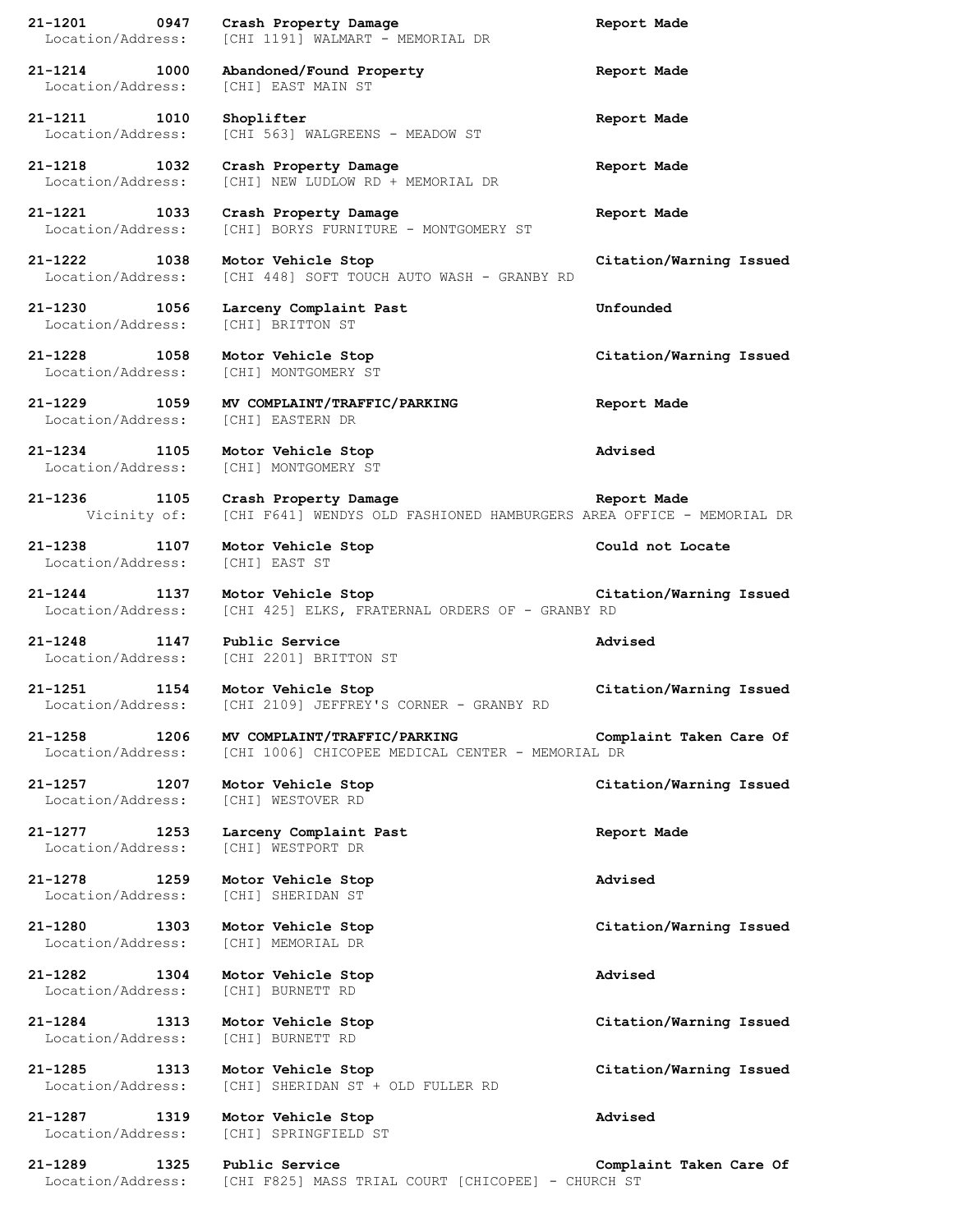**21-1293 1334 Abandoned 911 Call Unfounded** Location/Address: [CHI 2714] CHICOPEE ST **21-1296 1337 Warrant Service Transport Complete**

**21-1299 1338 Crash Property Damage Report Made**

Location/Address: [CHI] EAST ST

**21-1305 1345 Abandoned 911 Call Appears Secure After Check** Vicinity of: [CHI] FERNWOOD ST

**21-1304 1347 Motor Vehicle Stop Advised** Location/Address: [CHI 792] CENTER AUTO PARTS - CENTER ST

Location/Address: [CHI] E MEADOW ST

**21-1311 1402 Motor Vehicle Stop Citation/Warning Issued** Location/Address: [CHI] GRANBY RD

**21-1317 1410 Abandoned/Found Property Report Made** Location/Address: [CHI] CAROLYN TER

Location/Address: [CHI] GRANBY RD

Location/Address: [CHI] MEMORIAL DR

Location/Address: [CHI] GRANBY RD

**21-1327 1440 Crash Property Damage Report Made** Vicinity of: [CHI] EAST ST

Location/Address: [CHI] GRATTAN ST

Location/Address: [CHI 110153532] MONTGOMERY ST

Location/Address: [CHI 565] MCDONALDS - MEADOW ST

**21-1297 1339 Motor Vehicle Stop Citation/Warning Issued**

**21-1323 1428 Neighbor/Landlord Dispute Advised**

**21-1336 1501 Disturbance Advised** Location/Address: [CHI 574] PRIDE - MONTGOMERY ST

**21-1341 1506 Trespasser/Trespassing Served in Hand** Location/Address: [CHI 593] POLISH AMERICAN CITIZENS CLUB OF WILLIMANSETT - NORMAN ST

**21-1345 1508 Larceny Complaint Past Report Made** Location/Address: [CHI] MIRACLE METHOD COMPANY - GRATTAN ST

Location/Address: [CHI 1625] LAWNDALE ST

**21-1349 1528 Warrant Service Not Served** Location/Address: [CHI 1765] DORRANCE ST

**21-1353 1548 Motor Vehicle Stop Citation/Warning Issued** Location/Address: [CHI F736] VFW POST 625 (W F DAVITT) HOME ASSN INC - FRONT ST

**21-1356 1554 Fraud/Identity Theft Report Made** Location/Address: [CHI] RIVERVIEW TER

**21-1357 1556 MV COMPLAINT/TRAFFIC/PARKING Advised** Location/Address: [CHI] BOUTIN ST

**21-1358 1559 Mal Damage/VANDALISM-Past Report Made** Location/Address: [CHI] ADAMS ST

**21-1375 1612 Harassment/Threats Advised** Location/Address: [CHI 1859] WILLIMANSETT (EAST) NURSING HOME - ST ANTHONY ST

**21-1376 1626 Public Service Complaint Taken Care Of** Location/Address: [CHI F825] MASS TRIAL COURT [CHICOPEE] - CHURCH ST

**21-1384 1648 Public Service Served in Hand** Location/Address: [CHI] WILDERMERE ST

**21-1308 1357 Alarm Appears Secure After Check**

**21-1318 1413 Motor Vehicle Stop Citation/Warning Issued**

**21-1322 1430 Motor Vehicle Stop Citation/Warning Issued**

**21-1328 1445 Motor Vehicle Stop Criminal Complaint Request**

**21-1344 1510 Alarm Appears Secure After Check**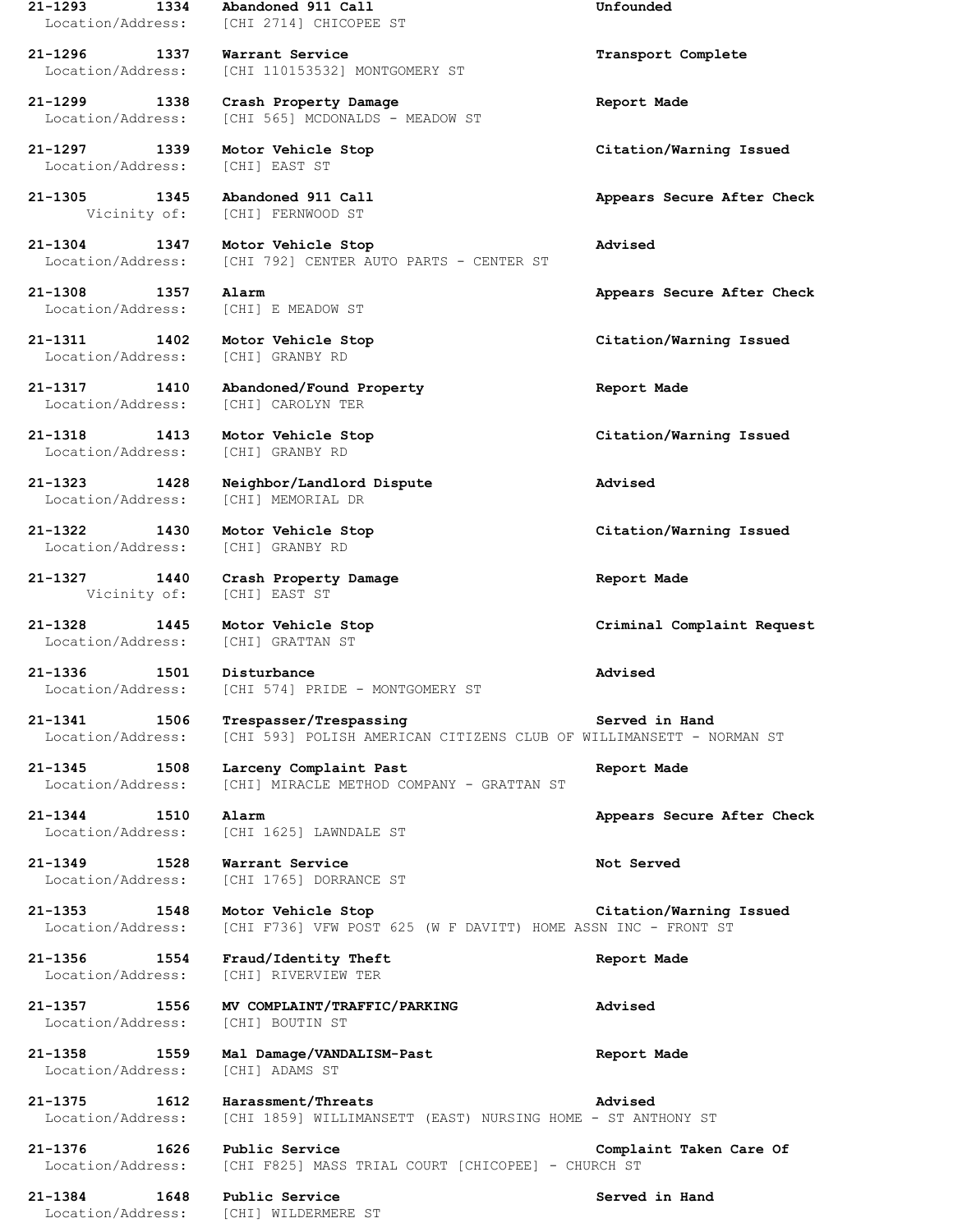| 21-1389<br>Location/Address:             | 1659 | MV COMPLAINT/TRAFFIC/PARKING<br>[CHI] WALNUT ST + CHURCH ST                           | Complaint Taken Care Of    |
|------------------------------------------|------|---------------------------------------------------------------------------------------|----------------------------|
| $21 - 1402$<br>Location/Address:         | 1728 | Abandoned 911 Call<br>[CHI] MCKINSTRY AVE                                             | Could not Locate           |
| $21 - 1404$<br>Location/Address:         | 1734 | Crash Property Damage<br>[CHI] NEW LUDLOW RD + OLD LYMAN RD                           | Assist Given               |
| $21 - 1415$<br>Location/Address:         | 1819 | Motor Vehicle Stop<br>[CHI 719] PRICE RITE - MEMORIAL DR                              | Advised                    |
| $21 - 1416$<br>Location/Address:         | 1820 | Alarm<br>[CHI] GILL ST                                                                | Appears Secure After Check |
| $21 - 1422$<br>Location/Address:         | 1834 | Motor Vehicle Stop<br>[CHI 1601] SPRINGFIELD PLUMBING SUPPLY - BROADWAY               | Citation/Warning Issued    |
| 21-1429<br>Vicinity of:                  | 1858 | Abandoned 911 Call<br>[CHI F1155] CHICOPEE VILLAGE TOWNHOMES - EASTERN DR             | No Action Required         |
| $21 - 1432$<br>Location:                 | 1912 | Motor Vehicle Stop<br>[CHI] WILLIMANSETT BRIDGE.                                      | Advised                    |
| $21 - 1435$<br>Location/Address:         | 1929 | Missing Person<br>[CHI] ELMER DR                                                      | Report Made                |
| $21 - 1445$<br>2010<br>Location/Address: |      | Traffic Assignment<br>[CHI] NEAR ARNOLD'S MEATS - THADDEUS ST                         | Appears Secure After Check |
| $21 - 1451$<br>Vicinity of:              | 2028 | Crash Property Damage<br>[CHI] MONTGOMERY ST                                          | Arrest Made                |
| $21 - 1468$<br>Location/Address:         | 2147 | Breaking & Entering Past<br>[CHI] LINCOLN ST                                          | Report Made                |
| $21 - 1469$<br>Location/Address:         | 2158 | Disturbance<br>[CHI 574] PRIDE - MONTGOMERY ST                                        | Unfounded                  |
| 21-1482<br>Location/Address:             | 2257 | Suspicious Activity<br>[CHI 854] SARAH JANE PARK - VIVIAN ST                          | Advised                    |
| 21-1484<br>Location/Address:             | 2318 | Investigation/Follow Up<br>[CHI 1772] MAPLE ST                                        | Report Made                |
| $21 - 1488$                              | 2334 | Disturbance<br>Location/Address: [CHI F1508] CHICOPEE ST                              | Advised                    |
| 21-1491<br>Location/Address:             | 2339 | Alarm<br>[CHI 711] KELLIHER, DENNIS & BARBARA - BEAUCHAMP TER                         | False Alarm                |
| 21-1492 2340                             |      | Disturbance<br>Location/Address: [CHI] CHICOPEE ST                                    | Advised                    |
| 21-1495                                  | 2358 | Transport Service<br>Location/Address: [SPR F1] BAYSTATE MEDICAL CENTER - CHESTNUT ST | Transport Complete         |
| For Date: $01/05/2021$ - Tuesday         |      |                                                                                       |                            |
| $21 - 1496$<br>Location/Address:         | 0000 | Disturbance<br>[CHI 1533] PRIDE TRUCK STOP - BURNETT RD                               | Complaint Taken Care Of    |
| 21-1509<br>Location/Address:             | 0031 | Disturbance<br>[CHI] DEBRA DR                                                         | Advised                    |
| 21-1510 0032<br>Location/Address:        |      | Motor Vehicle Stop<br>[CHI 730] TOWN FAIR TIRE CENTERS INC - MEMORIAL DR              | Citation/Warning Issued    |
| 21-1513<br>Location/Address:             | 0034 | Motor Vehicle Stop<br>[CHI] EAST ST + BELCHER ST                                      | Citation/Warning Issued    |
| $21 - 1525$<br>Vicinity of:              | 0055 | Disabled Motor Vehicle<br>[CHI 782] ELMS, COLLEGE OF OUR LADY OF THE - SPRINGFIELD ST | Assist Given               |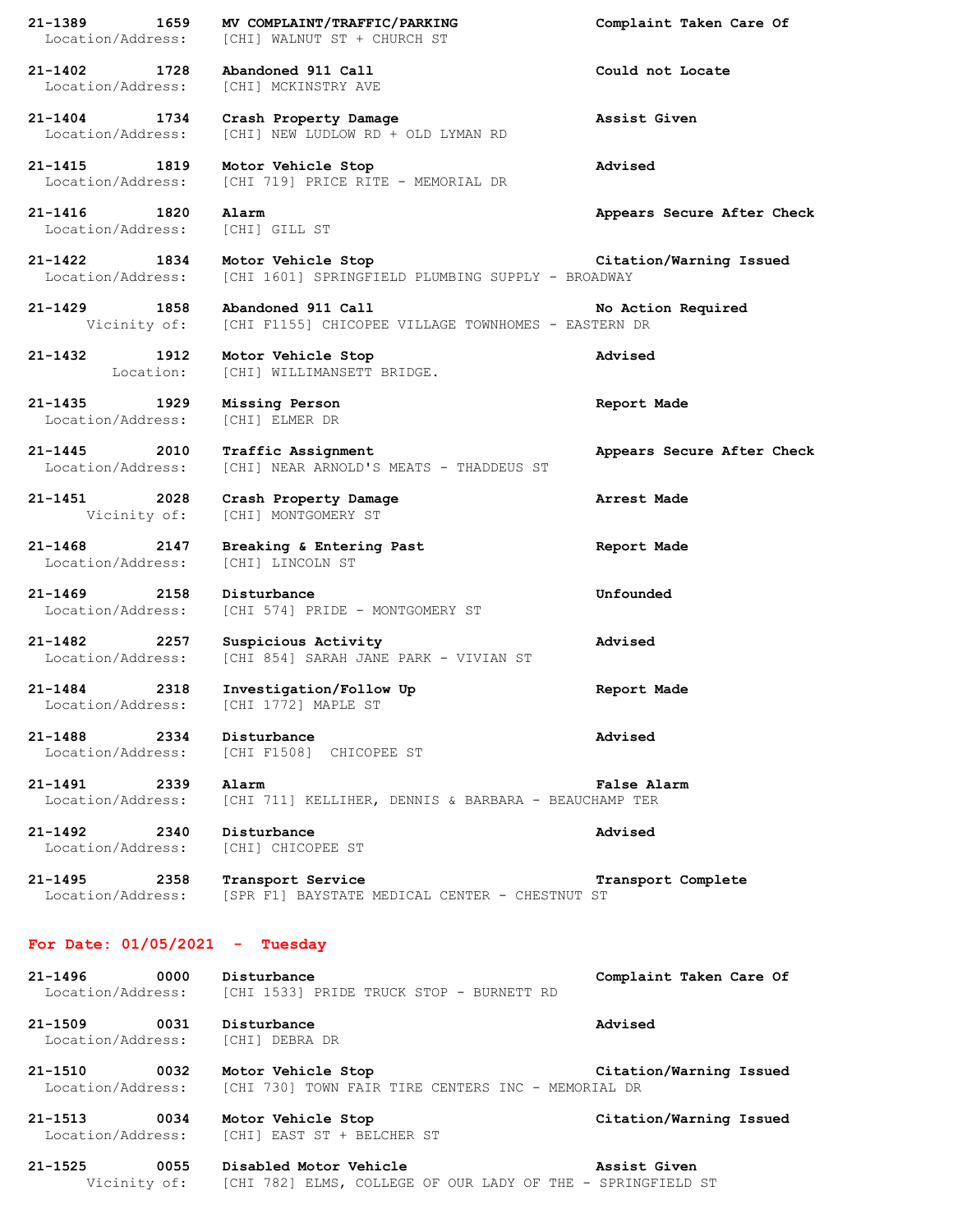**21-1548 0134 Transport Service Transport Complete** Location/Address: [LUD 1] HAMPDEN COUNTY JAIL - RANDALL RD **21-1551 0138 Motor Vehicle Stop Citation/Warning Issued** Location/Address: [CHI] CHICOPEE ST **21-1552 0147 Motor Vehicle Stop Citation/Warning Issued** Location/Address: [CHI] SHERIDAN ST + SLATE RD **21-1554 0151 Motor Vehicle Stop Citation/Warning Issued** Location/Address: [CHI 1583] LIBERTY TAX - BROADWAY **21-1559 0157 Public Service Advised** Location/Address: [CHI 2498] CHICOPEE POLICE HEADQUARTERS - CHURCH ST **21-1560 0158 Motor Vehicle Stop Citation/Warning Issued** Location/Address: [CHI 508] TD'S SPORTS PUB - GRATTAN ST **21-1562 0202 Disabled Motor Vehicle Advised** Vicinity of: [CHI] MONTGOMERY ST **21-1569 0210 Assault & Battery Complaint Arrest Made** Location/Address: [CHI F1249] ASINOF AVE **21-1577 0226 MV COMPLAINT/TRAFFIC/PARKING Complaint Taken Care Of** Location/Address: [CHI 1533] PRIDE TRUCK STOP - BURNETT RD **21-1578 0228 Alarm Appears Secure After Check** Location/Address: [CHI 297] BUFFALO CLUB - JAMES ST **21-1595 0335 Suspicious Activity Could not Locate** Vicinity of: [CHI F4] CHICOPEE PROPERTY, CITY OF - CHICOPEE ST **21-1603 0416 Abandoned 911 Call Unfounded** Location/Address: [CHI 844] FAIRVIEW MEMORIAL ELEMENTARY SCHOOL K-5 - MEMORIAL AVE **21-1611 0610 Abandoned 911 Call Unfounded** Location/Address: [CHI] MARY ST **21-1617 0638 ASSIST OTHER AGENCY Arrest Made** Location/Address: [CHI] NASH ST **21-1638 0801 Harassment/Threats Report Made** Location/Address: [CHI] STONINA DR **21-1652 0823 Disabled Motor Vehicle Assist Given** Location/Address: [CHI] @ RTE 291 - BURNETT RD **21-1664 0850 Transport Service Transport Complete** Location/Address: [CHI F825] MASS TRIAL COURT [CHICOPEE] - CHURCH ST **21-1671 0905 Fraud/Identity Theft Report Made** Location/Address: [CHI] MONTGOMERY ST **21-1677 0922 Warrant Service Could not Locate** Location/Address: [CHI] TAYLOR ST **21-1683 0929 Warrant Service Could not Locate** Location/Address: [CHI 3403] CHICOPEE ST **21-1684 0929 Suspicious Activity Appears Secure After Check** Location/Address: [CHI 1233] WINDSOR COURT APARTMENTS - MEMORIAL DR **21-1714 1117 Suspicious Activity Unfounded** Location/Address: [CHI 644] STOP & SHOP SUPERMARKET - MEMORIAL DR **21-1716 1121 Breaking & Entering Past Report Made** Location/Address: [CHI] FLETCHER CIR **21-1718 1123 Missing Person Report Made** Location/Address: [CHI] BROADWAY **21-1720 1140 Investigation/Follow Up Advised** Location/Address: [CHI 644] STOP & SHOP SUPERMARKET - MEMORIAL DR **21-1736 1228 Motor Vehicle Stop Report Made**

Location/Address: [CHI F1570] RIVERS EDGE APARTMENT - GRATTAN ST + MEADOW ST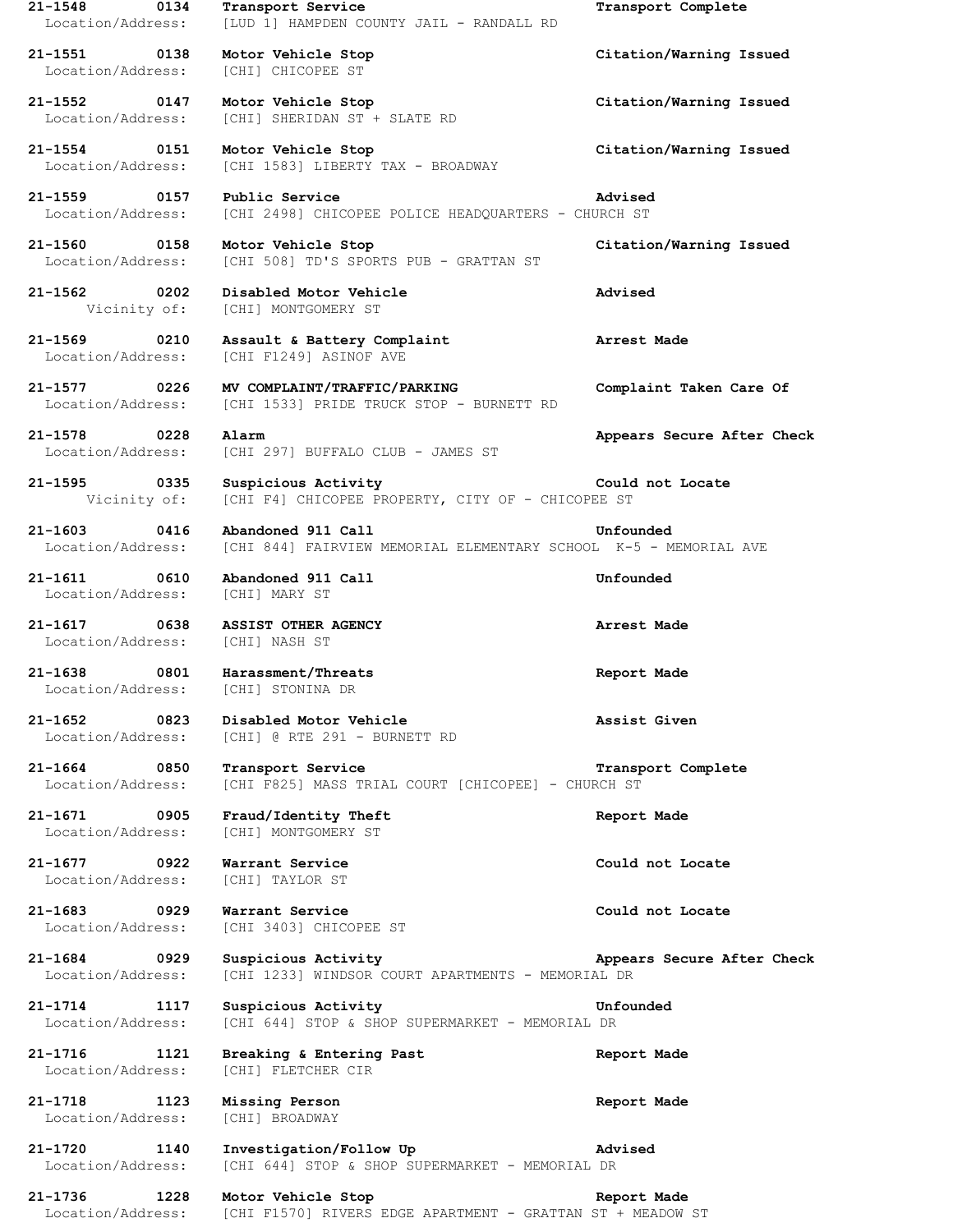**21-1741 1255 Public Service Advised** Location/Address: [CHI] MEMORIAL DR **21-1743 1259 Alarm False Alarm** Location/Address: [CHI 1535] LIGHT COMMUNICATION/ VP MANAGEMENT - CENTER ST **21-1748 1318 Fraud/Identity Theft Report Made** Location/Address: [CHI] BROADWAY **21-1750 1326 Suspicious Activity Could not Locate** Location/Address: [CHI] WHEATLAND AVE **21-1754 1349 Harassment/Threats Assist Given** Location/Address: [CHI] STONINA DR **21-1768 1456 Larceny Complaint Past Report Made** Location/Address: [CHI] FRANK ST **21-1771 1502 Public Service Not Served** Location/Address: [CHI] BELL ST **21-1770 1504 Unwanted Party/Undesirable Could not Locate** Location/Address: [CHI] DWIGHT ST **21-1773 1510 Assault & Battery Complaint Report Made** Location/Address: [CHI] ALVORD AVE **21-1782 1549 Crash Property Damage Report Made** Location/Address: [CHI] SHERIDAN ST + FULLER RD **21-1789 1606 Motor Vehicle Stop Advised** Location/Address: [CHI] MEMORIAL DR + NEW LUDLOW RD **21-1796 1617 Motor Vehicle Stop Citation/Warning Issued** Location/Address: [CHI] MEMORIAL DR + NEW LUDLOW RD **21-1799 1623 Motor Vehicle Stop Citation/Warning Issued** Location/Address: [CHI] MEMORIAL DR + NEW LUDLOW RD **21-1807 1636 Motor Vehicle Stop Citation/Warning Issued** Location/Address: [CHI] MEMORIAL DR + NEW LUDLOW RD **21-1810 1647 Motor Vehicle Stop Citation/Warning Issued** Location/Address: [CHI] MEMORIAL DR + NEW LUDLOW RD **21-1813 1648 Service of a Summons Not Served** Location/Address: [CHI] VICTORIA PARK **21-1818 1656 Motor Vehicle Stop Citation/Warning Issued** Location/Address: [CHI] MEMORIAL DR + NEW LUDLOW RD **21-1824 1713 Motor Vehicle Stop Citation/Warning Issued** Location/Address: [CHI] MEMORIAL DR + JAMES ST **21-1828 1726 Public Service Complaint Taken Care Of** Location/Address: [CHI F368] CITY HALL ANNEX - FRONT ST **21-1833 1732 Stolen M/V L/P Report Report Made** Location/Address: [CHI] VALLEY VIEW CT **21-1836 1744 Motor Vehicle Stop Citation/Warning Issued** Location/Address: [CHI] MEMORIAL DR + NEW LUDLOW RD **21-1838 1745 Crash Property Damage No Action Required** Location/Address: [CHI] SOUTH ST **21-1840 1752 MV COMPLAINT/TRAFFIC/PARKING No Action Required** Location/Address: [CHI] ELCON DR **21-1839 1756 Motor Vehicle Stop Advised** Location/Address: [CHI] MEMORIAL DR + NEW LUDLOW RD

**21-1842 1759 Disturbance Complaint Taken Care Of**

Location/Address: [CHI 1938] SOLDIER ON - VETERAN HOME - MEADOW ST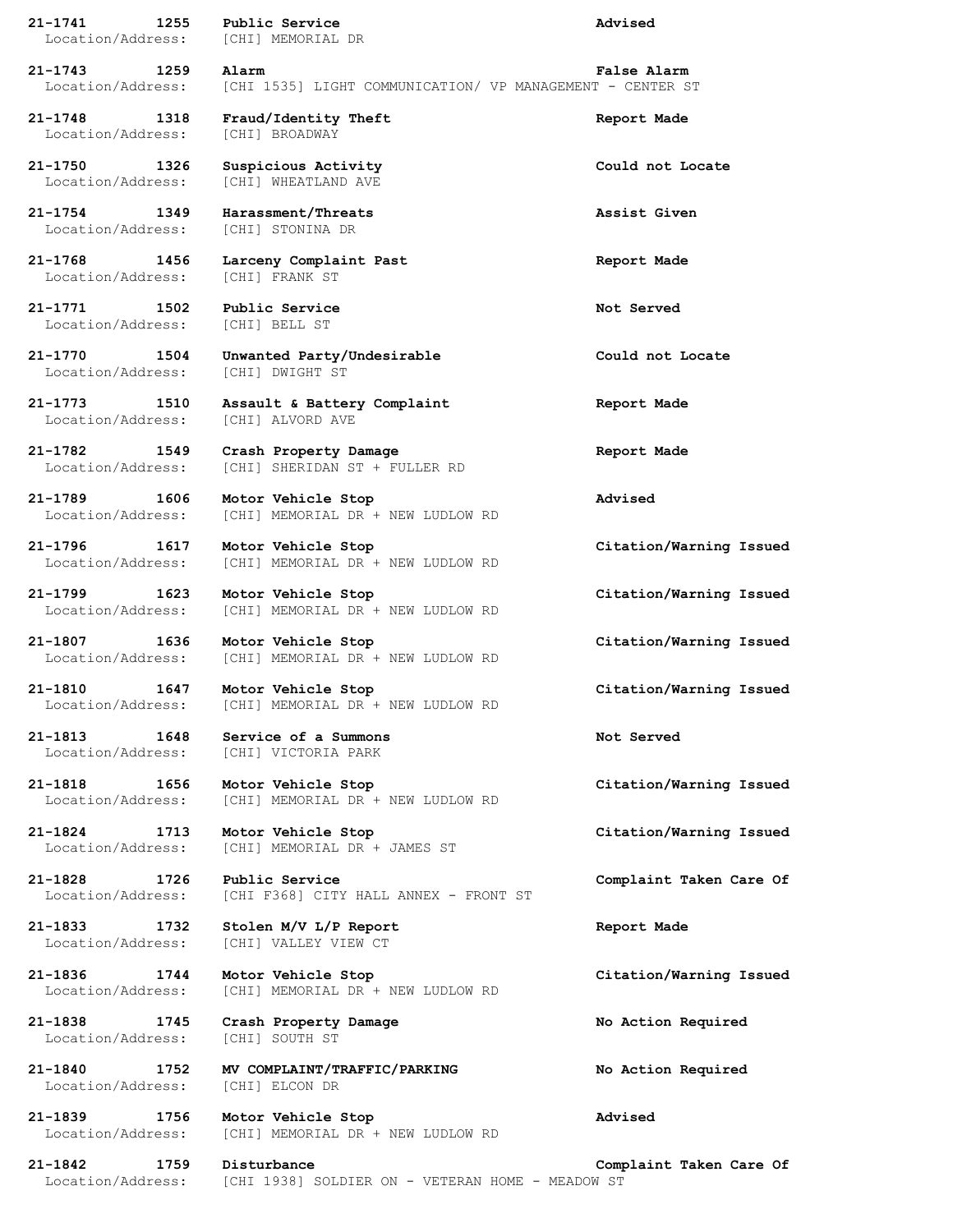**21-1845 1811 Motor Vehicle Stop Citation/Warning Issued** Location/Address: [CHI] MEMORIAL DR + NEW LUDLOW RD **21-1847 1816 Warrant Service Complaint Taken Care Of** Location/Address: [CHI] MONTCALM ST **21-1848 1822 Motor Vehicle Stop Advised** Location/Address: [CHI] MEMORIAL DR + JAMES ST **21-1856 1847 Alarm False Alarm** Location/Address: [CHI] VAN HORN ST **21-1860 1851 Harassment/Threats Report Made** Location/Address: [CHI] DAVIAU DR **21-1863 1903 Animal Complaint Complaint Taken Care Of** Location/Address: [CHI] KIYOMI - GRATTAN ST **21-1865 1912 Motor Vehicle Stop Citation/Warning Issued** Location/Address: [CHI] MEMORIAL DR + JAMES ST **21-1867 1919 Transport Service Transport Complete** Location/Address: [HOY F1] HOLYOKE HOSPITAL - BEECH ST **21-1886 2037 Fraud/Identity Theft Report Made** Location/Address: [CHI] OXFORD ST **21-1891 2155 Disturbance Advised** Location/Address: [CHI 444] WESTOVER TRAILER PARK - GRANBY RD **21-1893 2207 Suspicious Activity Appears Secure After Check** Location/Address: [CHI F1468] CHICOPEE AUTO SERVICE & SALES CENTER - FRONT ST **21-1896 2220 Missing Person Report Made** Location/Address: [CHI] WAYFIELD AVE **21-1901 2318 Disturbance Could not Locate** Vicinity of: [CHI 110238816] EDBERT ST **21-1906 2351 Disturbance Advised** Location/Address: [CHI] ROBINSON DR + MEETINGHOUSE RD **For Date: 01/06/2021 - Wednesday 21-1922 0026 Abandoned 911 Call Complaint Taken Care Of** Location/Address: [CHI 718] CVS 693 - MEMORIAL DR **21-1938 0059 MV COMPLAINT/TRAFFIC/PARKING Citation/Warning Issued** Location/Address: [CHI] SCHOOL ST **21-1946 0111 Motor Vehicle Stop Criminal Complaint Request** Location/Address: [CHI 730] TOWN FAIR TIRE CENTERS INC - MEMORIAL DR **21-1950 0120 MV COMPLAINT/TRAFFIC/PARKING Citation/Warning Issued** Location/Address: [CHI] MOORE ST **21-1956 0131 Abandoned 911 Call False Alarm** Location/Address: [CHI F1294] WEST ST **21-1981 0228 Suspicious Activity Could not Locate** Location/Address: [CHI F1497] GILL MOBILEHOME PARK - WESTOVER RD **21-2016 0635 Motor Vehicle Stop Citation/Warning Issued** Location/Address: [CHI] EAST MAIN ST + ROBBINS RD **21-2018 0638 Motor Vehicle Stop Criminal Complaint Request** Location/Address: [CHI 276] SUNOCO A PLUS MINI MART - CHICOPEE ST **21-2024 0649 Motor Vehicle Stop Citation/Warning Issued** Location/Address: [CHI] EAST MAIN ST + CAREW ST **21-2026 0658 Suspicious Activity Advised** Location/Address: [CHI 300] MGS INC - FIRST AVE **21-2028 0703 Abandoned 911 Call No Action Required**

Location/Address: [CHI] CASEY DR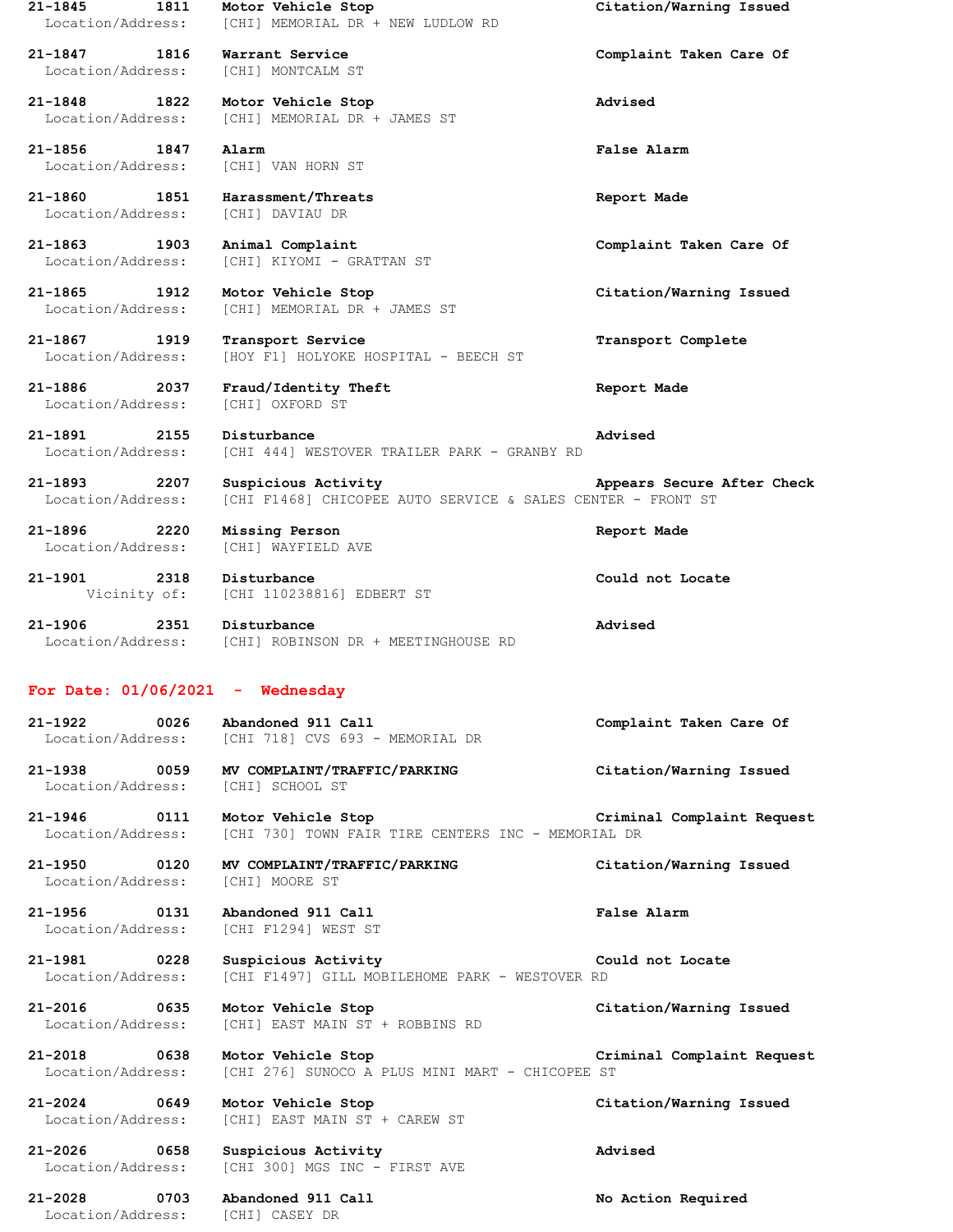**21-2035 0726 Larceny Complaint Past Advised** Location/Address: [CHI] JEAN CIR **21-2036 0738 Motor Vehicle Stop Advised** Location/Address: [CHI] GRANBY RD **21-2070 0856 Unwanted Party/Undesirable Advised** Location/Address: [CHI 2817] CHICOPEE ST **21-2073 0906 Motor Vehicle Stop Citation/Warning Issued** Location/Address: [CHI 250] WILLIAMS DISTRIBUTING CO. - BURNETT RD **21-2079 0921 Suspicious Activity Could not Locate** Location/Address: [CHI 1196] SHELL - WEST ST **21-2082 0933 Motor Vehicle Stop Citation/Warning Issued** Location/Address: [CHI 1037] CHICOPEE MEMORIAL STATE PARK - BURNETT RD **21-2091 0948 Crash Property Damage Report Made** Location/Address: [CHI 2215] CLARENDON AVE **21-2098 1007 MV COMPLAINT/TRAFFIC/PARKING No Action Required** Location/Address: [CHI] THOMAS ST **21-2102 1018 Assault & Battery Complaint Report Made** Location/Address: [CHI] VOLPE DR **21-2108 1036 Warrant Service Arrest Made** Location/Address: [CHI XF1625] GRANBY RD **21-2122 1114 Transport Service Transport Complete** Location/Address: [CHI F825] MASS TRIAL COURT [CHICOPEE] - CHURCH ST **21-2123 1115 Assault & Battery Complaint Report Made** Location/Address: [CHI] SPRING ST **21-2127 1129 Larceny Complaint Past Report Made** Location/Address: [CHI 1658] THE APARTMENTS AT AMES PRIVILEGE - SPRINGFIELD ST **21-2136 1138 ASSIST OTHER AGENCY Assist Given** Location/Address: [CHI F150] ETHOS ENERGY - WESTOVER RD **21-2141 1205 Animal Complaint Unfounded** Location/Address: [CHI] BLANCHARD ST **21-2148 1224 Warrant Service Report Made** Location/Address: [CHI XP1972] DAYTON ST **21-2155 1241 Suspicious Activity Advised** Location/Address: [CHI 330] PENSKE TRUCK LEASING - FULLER RD **21-2156 1245 Motor Vehicle Stop Citation/Warning Issued** Location/Address: [CHI] BURNETT RD **21-2163 1327 Breaking & Entering in progress Report Made** Location/Address: [CHI 1539] DILLON ST **21-2164 1329 Warrant Service Arrest Made** Location/Address: [CHI F1186] MONTCALM HEIGHTS - MONTCALM ST **21-2168 1336 Transport Service Transport Complete** Location/Address: [CHI F825] MASS TRIAL COURT [CHICOPEE] - CHURCH ST **21-2172 1350 Crash Personal Injury Report Made** Vicinity of: [CHI] BY MASSPIKE ENTRANCE - MONTGOMERY ST **21-2185 1433 Abandoned/Found Property Report Made** Location/Address: [CHI 2498] CHICOPEE POLICE HEADQUARTERS - CHURCH ST **21-2189 1447 Neighbor/Landlord Dispute Advised** Location/Address: [CHI] ANDERSEN RD **21-2195 1524 MV COMPLAINT/TRAFFIC/PARKING Could not Locate** Location/Address: [CHI] GREENPOINT CIR + MANDALAY RD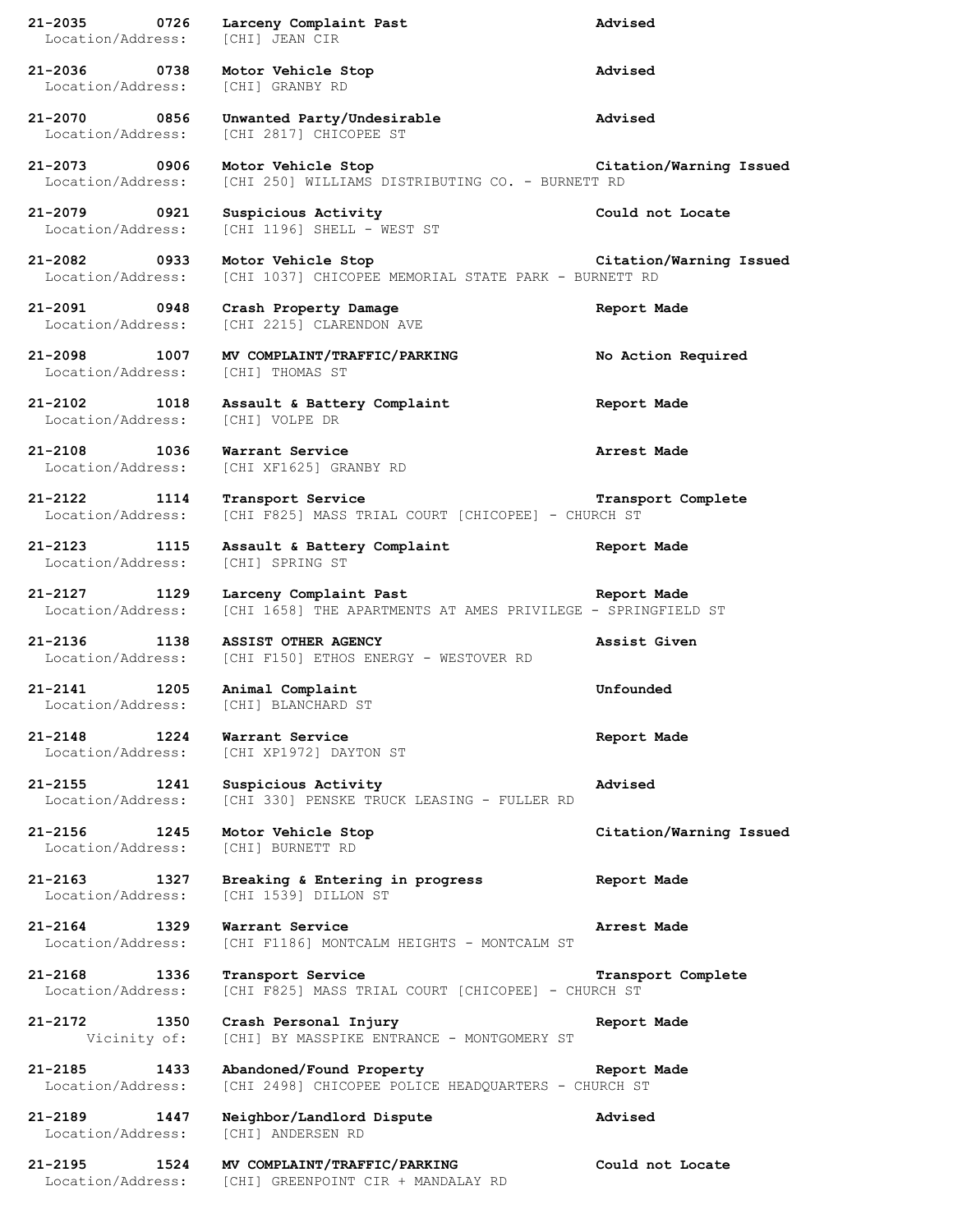**21-2198 1531 Suspicious Activity Could not Locate** Location/Address: [CHI] WHEATLAND AVE

**21-2205 1554 Traffic Assignment Complaint Taken Care Of** Location/Address: [CHI] MEMORIAL DR

Location/Address: [CHI] BRITTON ST

**21-2232 1621 Alarm False Alarm** Location/Address: [CHI] GILL ST

**21-2247 1708 Motor Vehicle Stop Citation/Warning Issued**

**21-2248 1708 Disturbance Unfounded** Location/Address: [CHI] CHICOPEE ST + CHARBONNEAU TER

**21-2251 1716 Motor Vehicle Stop Citation/Warning Issued** Location/Address: [CHI] MEMORIAL DR + NEW LUDLOW RD

**21-2254 1717 Crash Property Damage Report Made** Location/Address: [CHI 2498] CHICOPEE POLICE HEADQUARTERS - CHURCH ST

**21-2256 1725 Motor Vehicle Stop Citation/Warning Issued** Location/Address: [CHI] MEMORIAL DR + NEW LUDLOW RD

**21-2258 1737 Motor Vehicle Stop Citation/Warning Issued** Location/Address: [CHI 990] RIVER VALLEY COUNSELING CENTER - GRAPE ST

**21-2262 1746 Motor Vehicle Stop Citation/Warning Issued** Location/Address: [CHI] MEMORIAL DR + NEW LUDLOW RD

**21-2264 1754 Breaking & Entering Past Report Made** Location/Address: [CHI] BROMONT ST

**21-2265 1757 Motor Vehicle Stop Citation/Warning Issued** Location/Address: [CHI] MEMORIAL DR + JAMES ST

**21-2268 1809 Motor Vehicle Stop Advised** Location/Address: [CHI] MEMORIAL DR + JAMES ST

**21-2273 1834 Motor Vehicle Stop Advised** Location/Address: [CHI] MEMORIAL DR + JAMES ST

**21-2276 1835 Assault & Battery Complaint Report Made** Location/Address: [CHI 1191] WALMART - MEMORIAL DR

**21-2278 1851 Motor Vehicle Stop Citation/Warning Issued** Location/Address: [CHI] MEMORIAL DR + JAMES ST

**21-2282 1920 Motor Vehicle Stop Advised** Location/Address: [CHI] MEMORIAL DR + JAMES ST

Location/Address: [CHI] BTD PRECISION INC. - MARION ST

**21-2223 1609 Shoplifter Report Made** Location/Address: [CHI 938] HOME DEPOT - MEMORIAL DR

**21-2224 1609 Neighbor/Landlord Dispute Report Made**

**21-2225 1613 Motor Vehicle Stop Citation/Warning Issued** Location/Address: [CHI] MEMORIAL DR + NEW LUDLOW RD

**21-2233 1620 Disturbance Could not Locate** Location/Address: [CHI] WHEATLAND AVE

**21-2234 1624 Motor Vehicle Stop Citation/Warning Issued** Location/Address: [CHI] MEMORIAL DR + NEW LUDLOW RD

**21-2236 1624 Alarm False Alarm** Location/Address: [CHI 1499] COLDWELL BANKER - GRANBY RD

**21-2238 1632 Motor Vehicle Stop Advised** Location/Address: [CHI] MEMORIAL DR + NEW LUDLOW RD

**21-2242 1642 Motor Vehicle Stop Citation/Warning Issued** Location/Address: [CHI] MEMORIAL DR + JAMES ST

Location/Address: [CHI] MEMORIAL DR + BRITTON ST

**21-2286 1930 Alarm Appears Secure After Check**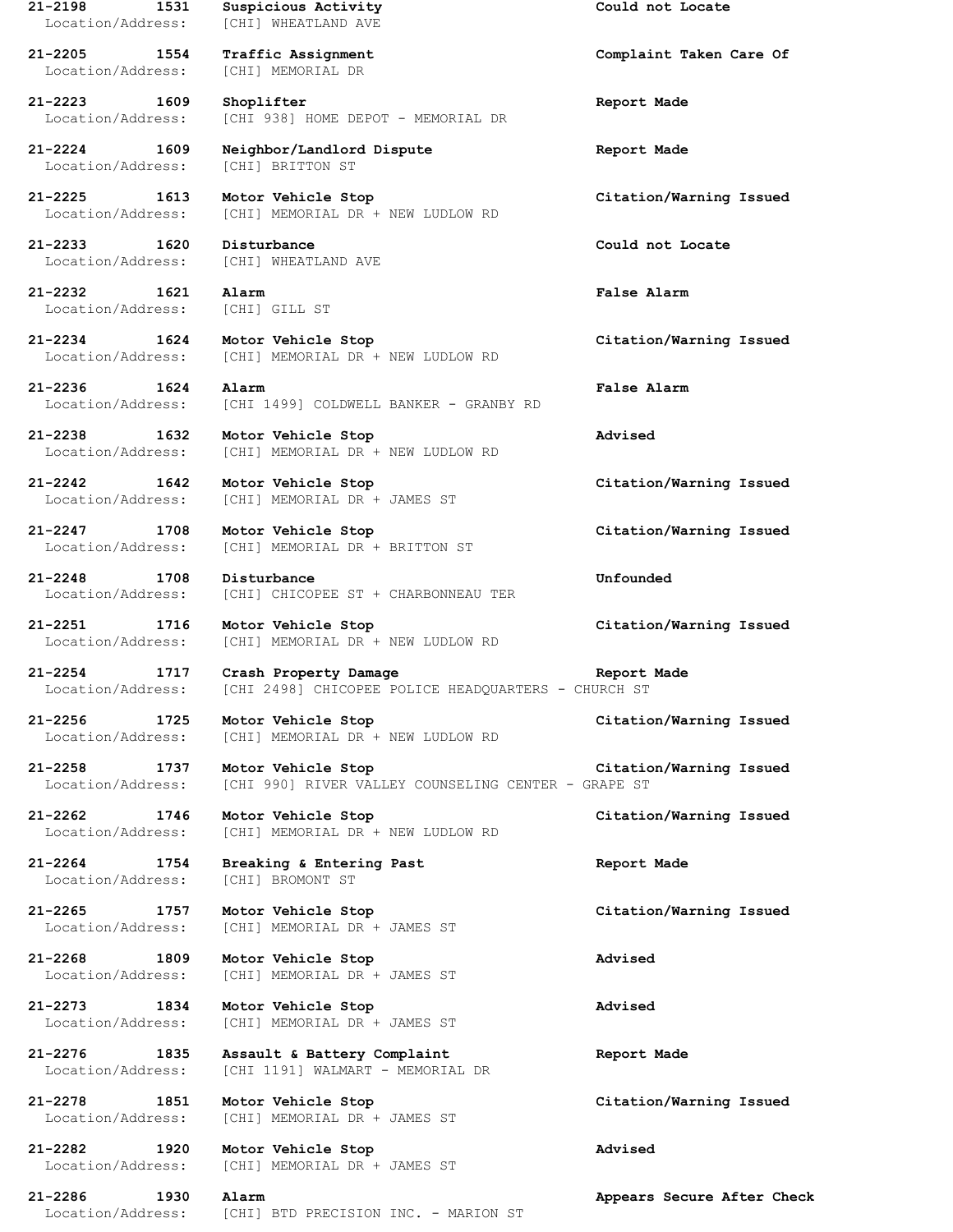**21-2295 2028 MV COMPLAINT/TRAFFIC/PARKING Could not Locate** Location/Address: [CHI 3039] - MEMORIAL DR **21-2297 2035 Motor Vehicle Stop Advised** Location/Address: [CHI F368] CITY HALL ANNEX - FRONT ST **21-2299 2038 Abandoned 911 Call Appears Secure After Check** Location/Address: [CHI 643] REGISTRY OF MOTOR VEHICLES - CHICOPEE ST **21-2303 2102 Transport Service Transport Complete** Location/Address: [LUD 1] HAMPDEN COUNTY JAIL - RANDALL RD **21-2307 2122 Transport Service Transport Complete** Location/Address: [LUD 1] HAMPDEN COUNTY JAIL - RANDALL RD **21-2312 2206 Transport Service Transport Complete** Location/Address: [LUD 1] HAMPDEN COUNTY JAIL - RANDALL RD **21-2322 2301 Unwanted Party/Undesirable Could not Locate** Location/Address: [CHI] MEADOW ST **21-2323 2323 Unwanted Party/Undesirable Complaint Taken Care Of** Location/Address: [CHI F1048] HAMPTON INN CHICOPEE - MEMORIAL DR

**21-2327 2357 Neighbor/Landlord Dispute Advised** Location/Address: [CHI] GROCKI DR

## **For Date: 01/07/2021 - Thursday**

| 21-2334      | 0012 | Crash Property Damage | Report Made |
|--------------|------|-----------------------|-------------|
| Vicinity of: |      | [CHI] CHICOPEE ST     |             |

**21-2341 0024 Harassment/Threats Assist Given** Location/Address: [CHI 188] PRIDE SERVICE STATION - CHICOPEE ST

**21-2345 0035 Motor Vehicle Stop Citation/Warning Issued** Vicinity of: [CHI] PROSPECT ST

**21-2351 0051 Motor Vehicle Stop Citation/Warning Issued** Location/Address: [CHI] PROSPECT ST

**21-2354 0102 Motor Vehicle Stop Advised** Location/Address: [CHI 1516] KAPINOS DDS - FRONT ST

**21-2357 0108 Motor Vehicle Stop Advised** Vicinity of: [CHI 857] SZOT PARK - SGT TRACY DR

**21-2360 0111 Motor Vehicle Stop Citation/Warning Issued** Vicinity of: [CHI] PROSPECT ST

**21-2362 0114 Motor Vehicle Stop Citation/Warning Issued** Location/Address: [CHI] GRATTAN ST + HOBSON CT

**21-2364 0114 Suspicious Activity Advised** Location/Address: [CHI 857] SZOT PARK - SGT TRACY DR

**21-2371 0123 Motor Vehicle Stop Citation/Warning Issued** Vicinity of: [CHI] PROSPECT ST

**21-2372 0125 Motor Vehicle Stop Citation/Warning Issued** Location/Address: [CHI 236] INTERSTATE CUSTOM KITCHENS - CHICOPEE ST

**21-2377 0139 Motor Vehicle Stop Advised** Location/Address: [CHI 269] JENROSE WINES & LIQUORS - CHICOPEE ST

**21-2379 0143 Disturbance Complaint Taken Care Of** Location/Address: [CHI 1313] CHICOPEE FLOOR COVERING - OLD CHICOPEE ST

**21-2394 0221 Motor Vehicle Stop Citation/Warning Issued** Location/Address: [CHI 366] HIGHLAND FARMS - CHICOPEE ST

**21-2403 0257 Motor Vehicle Stop Citation/Warning Issued** Vicinity of: [CHI] CHICOPEE ST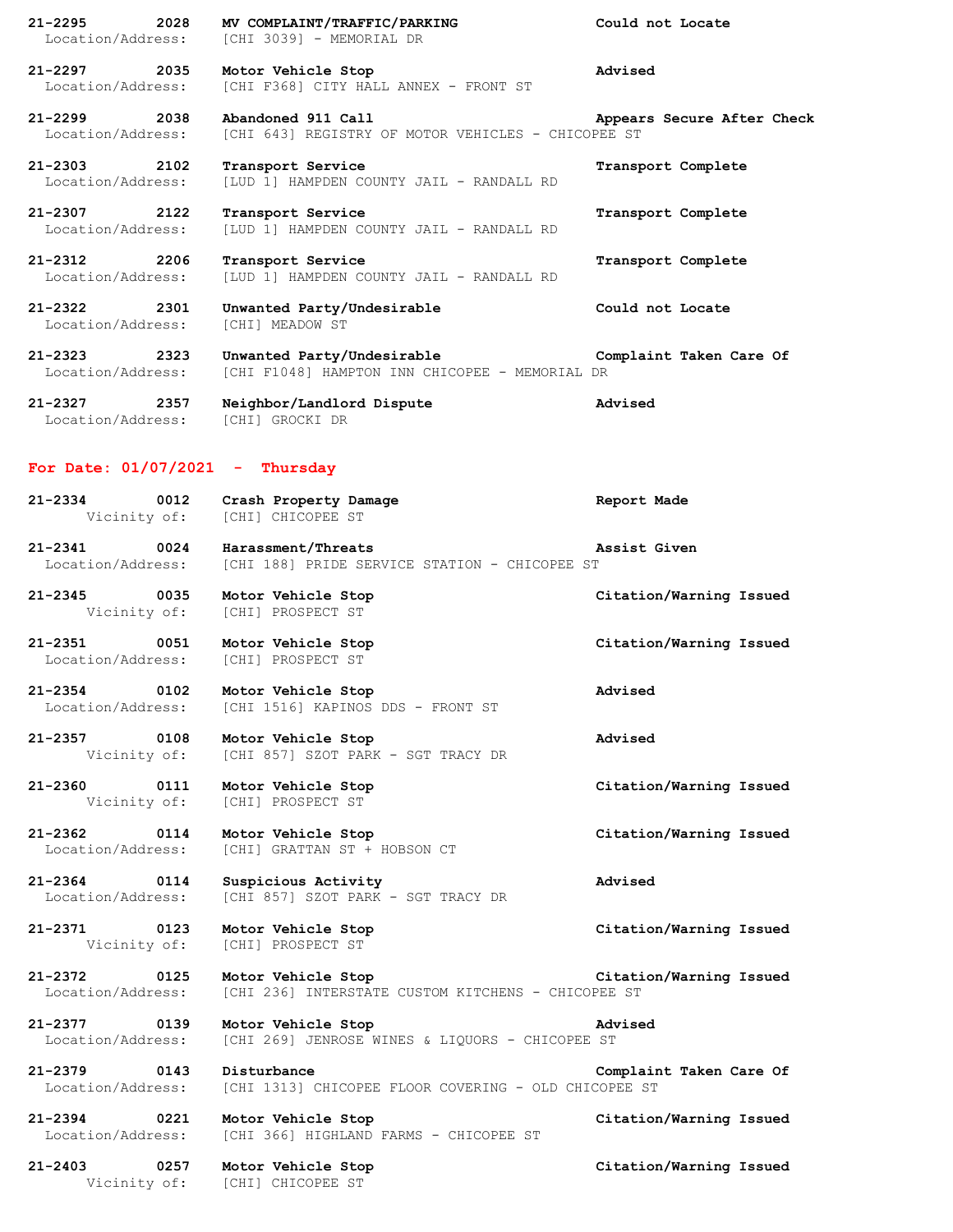**21-2404 0259 Motor Vehicle Stop Criminal Complaint Request** Location/Address: [CHI] BRIDGE ST **21-2414 0339 Neighbor/Landlord Dispute No Action Required** Location/Address: [CHI] GROCKI DR **21-2432 0547 Unwanted Party/Undesirable Advised** Location/Address: [CHI 108130761] SPRINGFIELD ST **21-2439 0620 Traffic Assignment No Action Required** Location/Address: [CHI] MEADOW ST **21-2446 0651 Crash Property Damage Report Made** [CHI] WHEATLAND AVE + HARRISON AVE **21-2456 0754 Missing Person Report Made** Location/Address: [CHI] ADAMS ST **21-2481 0935 Abandoned 911 Call Could not Locate** Location/Address: [CHI] MONTGOMERY ST **21-2478 1002 Motor Vehicle Stop Citation/Warning Issued** Location/Address: [CHI] EAST MAIN ST **21-2485 1006 Mal Damage/VANDALISM-Past Report Made** Location/Address: [CHI 444] WESTOVER TRAILER PARK - GRANBY RD **21-2488 1032 Crash Property Damage Report Made** Location/Address: [CHI 153] WESTFIELD BANK MAIN BRANCH - CENTER ST **21-2491 1037 Abandoned/Found Property Report Made** Location/Address: [CHI] GRANBY RD **21-2494 1054 Missing Person Report Made** Location/Address: [CHI] ADAMS ST **21-2497 1109 Suspicious Activity No Action Required** Location/Address: [CHI] SHIRLEY ST **21-2496 1112 Investigation/Follow Up Complaint Taken Care Of** Location/Address: [CHI F1170] SCHOOL ST **21-2504 1148 Crash Property Damage Report Made** Vicinity of: [CHI] PROSPECT ST + PENDLETON AVE **21-2505 1153 Public Service Not Served** Location/Address: [CHI] BELL ST **21-2507 1158 SOLICITING Could not Locate** Location/Address: [CHI 1191] WALMART - MEMORIAL DR **21-2511 1200 Alarm False Alarm** Location/Address: [CHI F368] CITY HALL ANNEX - FRONT ST **21-2514 1216 Larceny Complaint Past Report Made** Location/Address: [CHI] MONTCALM ST **21-2516 1220 Abandoned 911 Call No Action Required** Location/Address: [CHI] WALNUT ST **21-2908 1220 Public Service Advised** Location/Address: [CHI] JAMES ST **21-2534 1346 MV COMPLAINT/TRAFFIC/PARKING Report Made** Location/Address: [CHI F955] QUALITY INN - MEMORIAL DR **21-2544 1414 Missing Person Assist Given** Location/Address: [CHI XP1984] CASINO AVE **21-2553 1502 Motor Vehicle Stop Advised** Location/Address: [CHI] CENTER ST + ASH ST **21-2555 1502 Motor Vehicle Stop Advised** Location/Address: [CHI] CENTER ST + ASH ST **21-2558 1510 Mal Damage/VANDALISM-Past Report Made**

Location/Address: [CHI] WALTER ST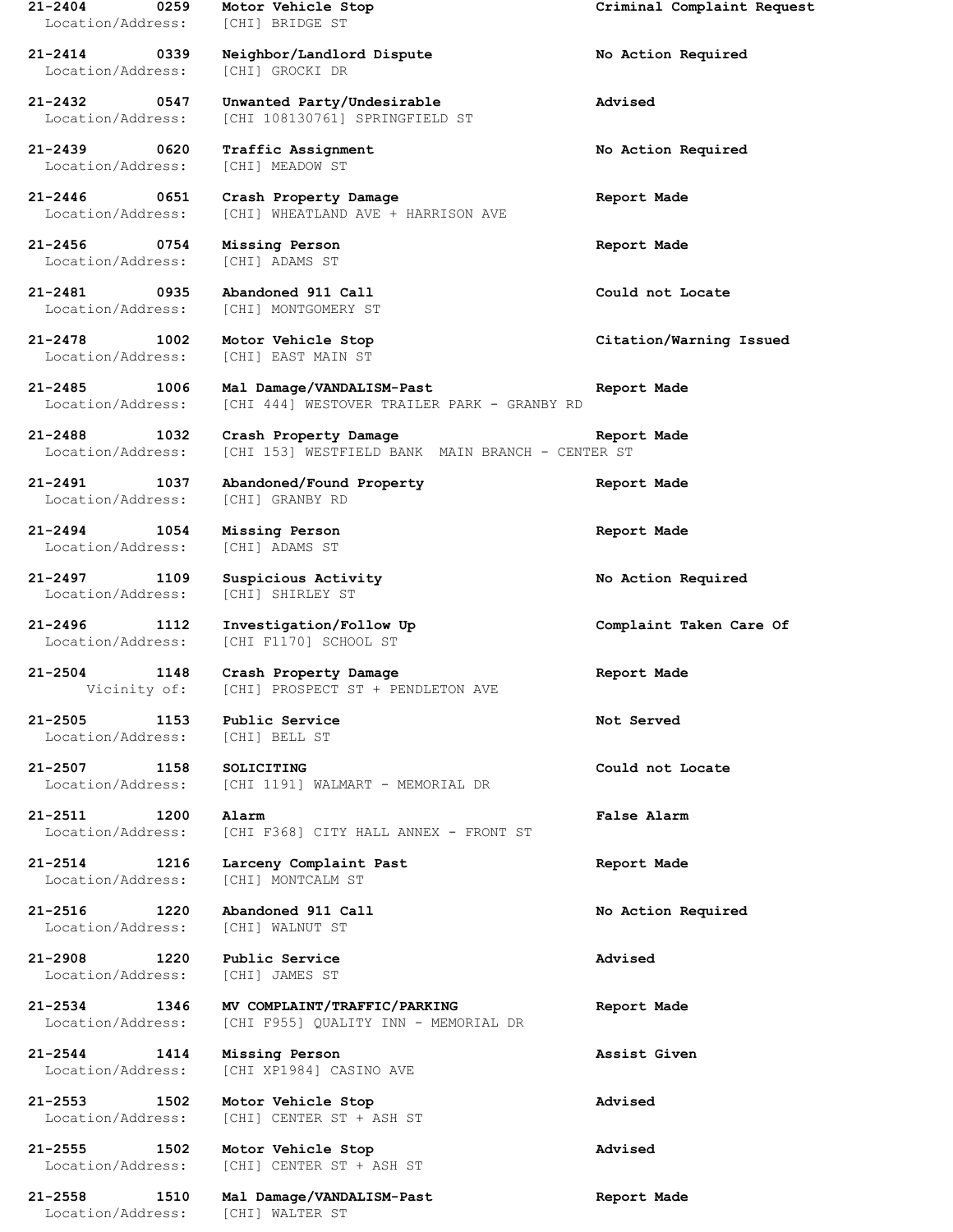**21-2566 1539 Crash Property Damage Report Made** Vicinity of: [CHI 59] ST ROSE CHURCH - GRATTAN ST **21-2575 1619 Larceny Complaint Past Report Made** Location/Address: [CHI] RIVERVIEW TER **21-2576 1619 Suspicious Activity Could not Locate** Vicinity of: [CHI] EXCHANGE ST **21-2592 1659 Motor Vehicle Stop Citation/Warning Issued** Location/Address: [CHI 720] FAIRVIEW SERVICE CENTER INC - MEMORIAL DR **21-2597 1713 ASSIST OTHER AGENCY Assist Given** Location/Address: [CHI] MADISON ST **21-2599 1720 Motor Vehicle Stop Citation/Warning Issued** Location/Address: [CHI] MEMORIAL DR + NEW LUDLOW RD **21-2601 1723 Stolen M/V L/P Report Report Made** Location/Address: [CHI] JEAN CIR **21-2608 1801 Firearms/Shots Fired/Gun Shots Could not Locate** Vicinity of: [CHI] LAWNDALE ST **21-2609 1810 Motor Vehicle Stop Citation/Warning Issued** Location/Address: [CHI] MEMORIAL DR + JENNINGS ST **21-2610 1810 Drug/Narcotic Activity Unfounded** Location/Address: [CHI] FULLER ST **21-2615 1828 Motor Vehicle Stop Citation/Warning Issued** Location/Address: [CHI] BROADWAY + EAST ST **21-2620 1843 Alarm False Alarm** Location/Address: [CHI] MORGAN CIR **21-2622 1846 Fraud/Identity Theft Report Made** Location/Address: [CHI 3109] EMERALD ST **21-2625 1906 Motor Vehicle Stop Citation/Warning Issued** Location/Address: [CHI] MEMORIAL DR + GRANBY RD **21-2630 1919 Traffic Assignment No Action Required** Location/Address: [CHI] MONTCALM ST + JAMES ST **21-2631 1919 Harassment/Threats Report Made** Location/Address: [CHI] BOSTWICK LN **21-2634 1930 Motor Vehicle Stop Citation/Warning Issued** Location/Address: [CHI 1254] STARBUCKS - MEMORIAL DR **21-2636 1942 MV COMPLAINT/TRAFFIC/PARKING Advised** Vicinity of: [CHI 269] JENROSE WINES & LIQUORS - CHICOPEE ST **21-2637 1950 Fireworks Complaint Complaint Taken Care Of** Vicinity of: [CHI] RAVINE ST **21-2640 2005 Motor Vehicle Stop Advised** Location/Address: [CHI] GRANBY RD + SZETELA DR **21-2641 2006 Suspicious Activity Unfounded** Location/Address: [CHI] RAILROAD ROW **21-2642 2008 Disturbance No Action Required** Location/Address: [CHI] MEMORIAL DR **21-2645 2043 Motor Vehicle Stop Advised** Location/Address: [CHI] MCKINSTRY AVE **21-2652 2123 MV COMPLAINT/TRAFFIC/PARKING Unfounded** Vicinity of: [CHI F620] ALS DINER - YELLE ST **21-2655 2139 Disturbance Advised** Location/Address: [CHI 1938] SOLDIER ON - VETERAN HOME - MEADOW ST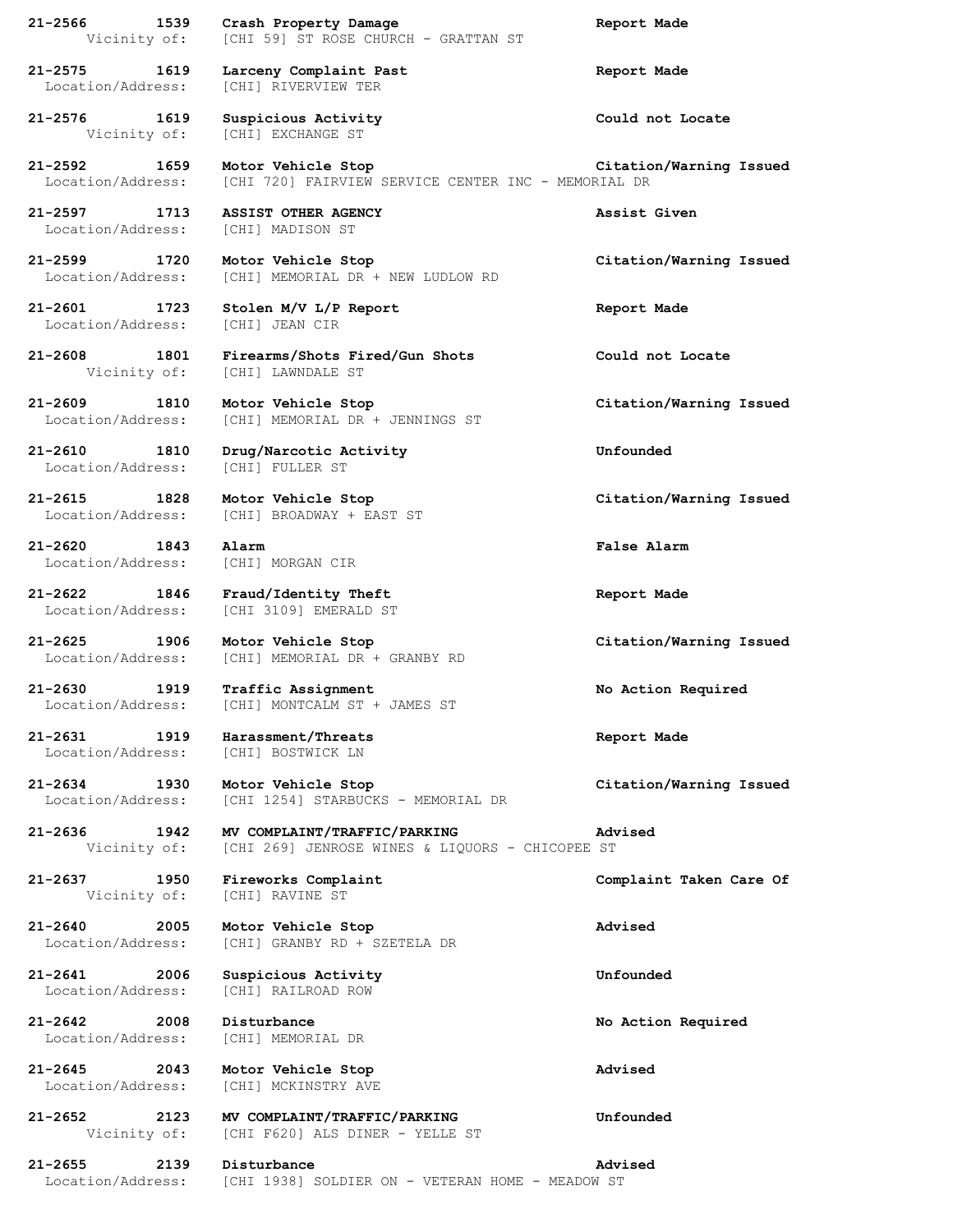**21-2661 2200 Abandoned 911 Call No Action Required** Location/Address: [CHI] BROADWAY **21-2664 2212 Motor Vehicle Stop Advised** Location/Address: [CHI F740] BRADS SERVICE CENTER - FRONT ST **21-2667 2231 Abandoned 911 Call Could not Locate** Location/Address: [CHI] MONTGOMERY ST **21-2668 2232 Alarm Appears Secure After Check** Location/Address: [CHI F163] RUMBLE SEAT LOUNGE - SPRINGFIELD ST **21-2673 2255 Drug/Narcotic Activity Unfounded** Vicinity of: [CHI] ROGERS ICE CREAM - TOURTELOTTE AVE **21-2677 2336 Unwanted Party/Undesirable Could not Locate** Location/Address: [CHI 108130761] SPRINGFIELD ST **21-2679 2345 Suspicious Activity Unfounded** Location/Address: [CHI 108130761] SPRINGFIELD ST **21-2680 2358 Abandoned 911 Call False Alarm** Vicinity of: [CHI 718] CVS 693 - MEMORIAL DR **For Date: 01/08/2021 - Friday 21-2690 0014 Motor Vehicle Stop Citation/Warning Issued** Location/Address: [CHI 671] PLANET FITNESS - MEMORIAL DR **21-2693 0018 Motor Vehicle Stop Citation/Warning Issued** Location/Address: [CHI F1276] MASSES SEAFOOD - MEMORIAL DR **21-2694 0019 Suspicious Activity Report Made** Location/Address: [CHI 2054] ALDEN EDGE APARTMENTS - MCKINSTRY AVE **21-2701 0042 Traffic Assignment No Action Required** Location/Address: [CHI] CHICOPEE ST **21-2717 0113 Motor Vehicle Stop Citation/Warning Issued** Location/Address: [CHI 574] PRIDE - MONTGOMERY ST **21-2718 0117 Trespasser/Trespassing Served in Hand** Vicinity of: [CHI 276] SUNOCO A PLUS MINI MART - CHICOPEE ST **21-2720 0126 Motor Vehicle Stop Citation/Warning Issued** Location/Address: [CHI] 391 NORTH ON RAMP - GRATTAN ST + BALTIC AVE **21-2721 0132 Motor Vehicle Stop Citation/Warning Issued** Location/Address: [CHI] SHAWINIGAN DR **21-2732 0207 Motor Vehicle Stop Advised** Location/Address: [CHI] NORTHBOUND - MEMORIAL DR + FURGUSON ST **21-2762 0402 Motor Vehicle Stop Citation/Warning Issued** Location/Address: [CHI] FULLER RD + SHAWINIGAN DR **21-2788 0710 Unwanted Party/Undesirable Report Made** Location/Address: [CHI 2699] GRATTAN ST **21-2793 0734 Alarm False Alarm** Location/Address: [CHI] CONRAD ST **21-2811 0826 Breaking & Entering Past Report Made** Location/Address: [CHI 899] FRANKS USED CARS & GARAGE - LAWNDALE ST **21-2817 0832 Alarm False Alarm** Location/Address: [CHI 873] ST PATRICK CHURCH - BROADWAY **21-2826 0847 Motor Vehicle Stop Citation/Warning Issued** Location/Address: [CHI F1227] RED FEZ LOUNGE - EXCHANGE ST **21-2841 0921 Abandoned/Found Property Report Made** Vicinity of: [CHI] FRONT ST **21-2844 0927 Motor Vehicle Stop Citation/Warning Issued** Location/Address: [CHI] MONTCALM ST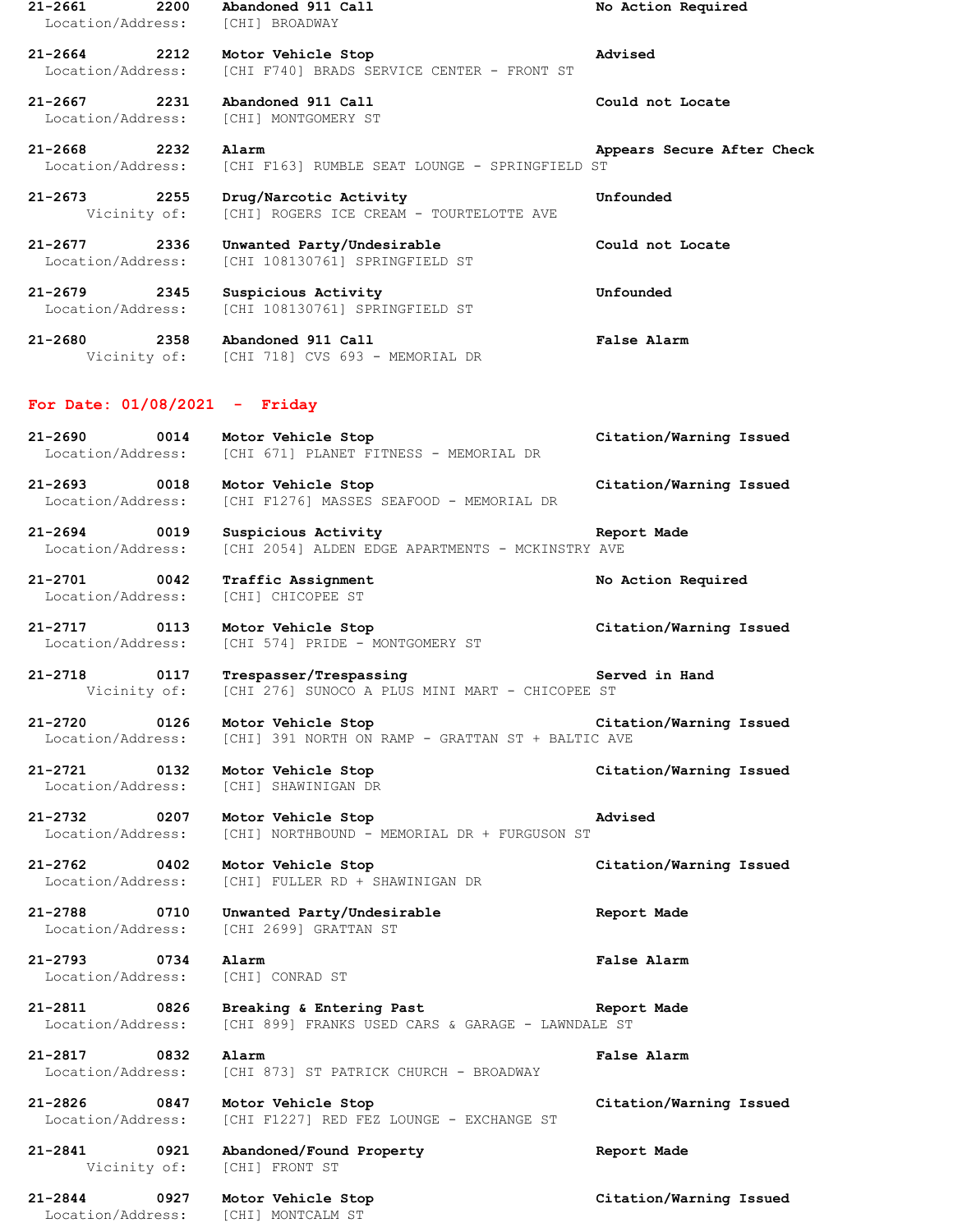| $21 - 2852$<br>Location/Address:      | 0955 | Breaking & Entering Past<br>[CHI] NEWBURY ST                                                    | Report Made        |
|---------------------------------------|------|-------------------------------------------------------------------------------------------------|--------------------|
| 21-2874<br>1045<br>Location/Address:  |      | Suspicious Activity<br>[CHI] BRIDLE PATH RD                                                     | Advised            |
| 21-2875 1048<br>Location/Address:     |      | Public Service<br>[CHI] ELIZABETH ST                                                            | Assist Given       |
| 21-2885 1105<br>Location/Address:     |      | Trespasser/Trespassing<br>[CHI 593] POLISH AMERICAN CITIZENS CLUB OF WILLIMANSETT - NORMAN ST   | Served in Hand     |
| 21-2887 1111<br>Location/Address:     |      | Abandoned 911 Call<br>[CHI] CATHERINE ST                                                        | No Action Required |
| 21-2889 1113<br>Location/Address:     |      | Larceny Complaint Past<br>[CHI F874] SOUTH MIDDLESEX NON-PROFIT HOUSING (SMOC) - SPRINGFIELD ST | Report Made        |
| 21-2893<br>Location/Address:          | 1139 | Crash Property Damage<br>[CHI 11] BOSTON BAY PIZZA - MONTGOMERY ST                              | Report Made        |
| 21-2894 1140<br>Location/Address:     |      | Alarm<br>[CHI F583] TIGER AC - MONTGOMERY ST                                                    | Advised            |
| 21-2900 1202<br>Location/Address:     |      | Abandoned 911 Call<br>[CHI] NASSAU ST                                                           | Could not Locate   |
| 21-2902 1204<br>Vicinity of:          |      | Suspicious Activity<br>[CHI 854] SARAH JANE PARK - VIVIAN ST                                    | Advised            |
| 21-2917 1239<br>Location/Address:     |      | MV COMPLAINT/TRAFFIC/PARKING<br>[CHI] WOODLAWN ST                                               | Could not Locate   |
| 21-2918<br>1300<br>Location/Address:  |      | Abandoned 911 Call<br>[CHI] BESTON ST                                                           | No Action Required |
| 21-2928 1317<br>Location/Address:     |      | <b>ASSIST OTHER AGENCY</b><br>[CHI F182] CENTER ST                                              | No Action Required |
| $21 - 2930$<br>Location/Address:      | 1333 | Warrant Service<br>[CHI] ELIZABETH ST                                                           | Not Served         |
| 21-2935<br>Location/Address:          | 1348 | Investigation/Follow Up<br>[CHI] CHICOPEE ST                                                    | Arrest Made        |
| 21-2937<br>Location/Address:          | 1351 | Disturbance<br>[CHI] MEMORIAL DR                                                                | Report Made        |
| $21 - 2939$<br>Location/Address:      | 1353 | Abandoned 911 Call<br>[CHI] HILTON ST                                                           | Could not Locate   |
| $21 - 2947$ 1414<br>Location/Address: |      | Public Service<br>[CHI] ROLF AVE                                                                | Report Made        |
| $21 - 2955$<br>Vicinity of:           | 1439 | Crash Property Damage<br>[CHI F1225] ATLAS PUB - CAREW ST                                       | Report Made        |
| $21 - 2959$<br>Location/Address:      | 1443 | Disturbance<br>[CHI F955] QUALITY INN - MEMORIAL DR                                             | Report Made        |
| 21-2957<br>Vicinity of:               | 1444 | Motor Vehicle Stop<br>[CHI 382] FRUIT FAIR MARKET - FRONT ST                                    | Advised            |
| $21 - 2962$<br>Location/Address:      | 1505 | Abandoned 911 Call<br>[CHI] PLANTE CIR                                                          | Could not Locate   |
| 21-2963<br>1509<br>Vicinity of:       |      | MV COMPLAINT/TRAFFIC/PARKING<br>[CHI 639] BANK OF AMERICA - MEMORIAL DR                         | Could not Locate   |
| $21 - 2969$<br>Location/Address:      | 1531 | Neighbor/Landlord Dispute<br>[CHI 1358] RIDGEWOOD VILLAGE CONDO'S - OUTER DR                    | Report Made        |
| 21-2975 1542<br>Location/Address:     |      | Disturbance<br>[CHI 1196] SHELL - WEST ST                                                       | Advised            |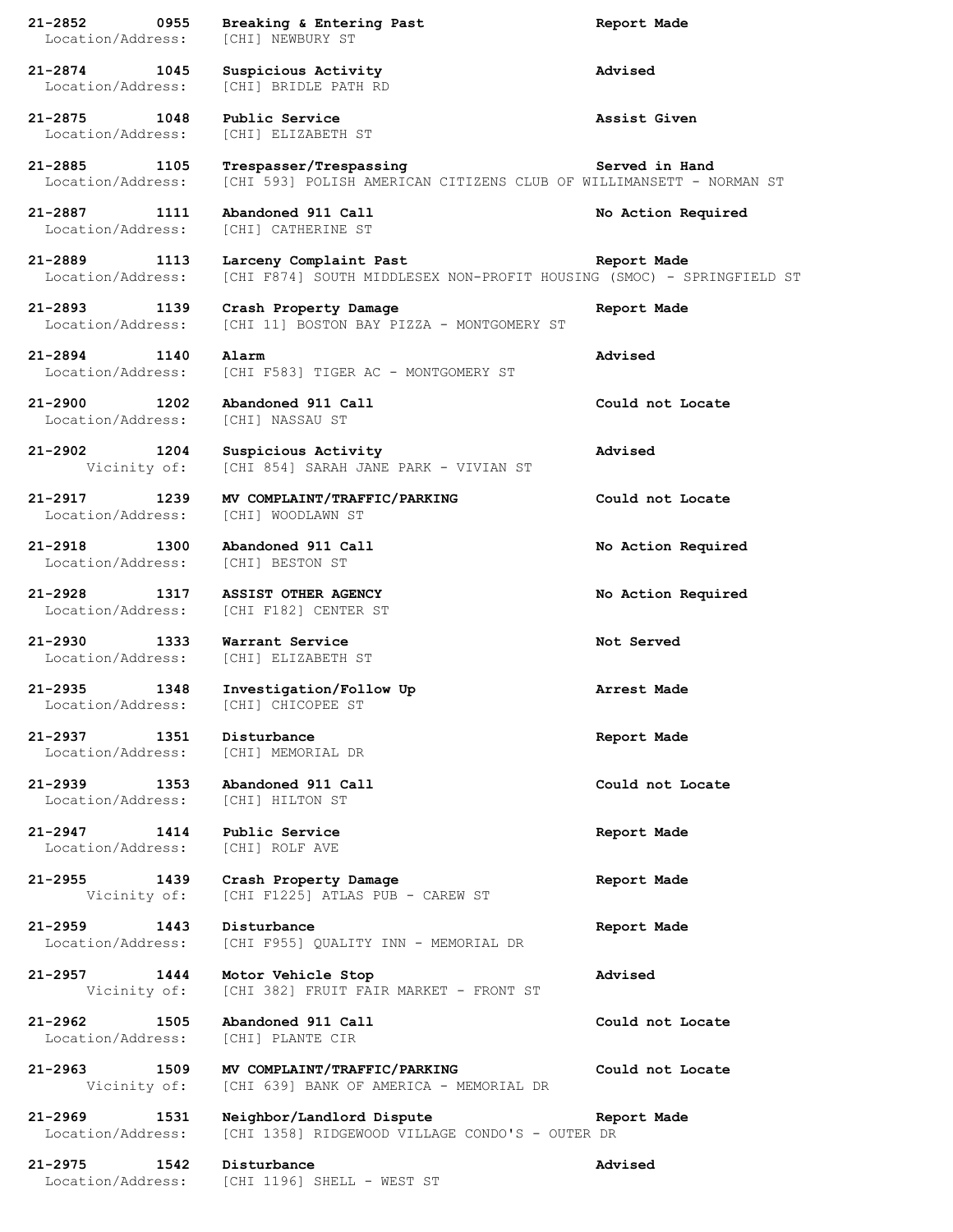| 1608<br>21-2986                                      | Disturbance<br>Location/Address: [CHI] WALMART - MEMORIAL DR                         | Unfounded               |
|------------------------------------------------------|--------------------------------------------------------------------------------------|-------------------------|
| 21-2988 1614<br>Location/Address: [CHI] GROVE ST     | Suspicious Activity                                                                  | Advised                 |
| 21-2989 1615                                         | Disturbance<br>Location/Address: [CHI 612] KENDALL HOUSE - SPRINGFIELD ST            | Advised                 |
| Location/Address: [CHI] GRATTAN ST                   | 21-2990 1618 MV COMPLAINT/TRAFFIC/PARKING                                            | Unfounded               |
| 21-2991 1619                                         | Motor Vehicle Stop<br>Location/Address: [CHI 1096] ARBOR KIDS, THE - MEMORIAL DR     | Advised                 |
| 21-2993 1627<br>Location/Address:                    | Crash Property Damage<br>[CHI 574] PRIDE - MONTGOMERY ST                             | Report Made             |
| 21-2998 1632<br>Location/Address: [CHI] NASSAU ST    | MV COMPLAINT/TRAFFIC/PARKING                                                         | No Action Required      |
| 21-3002 1639<br>Location/Address:                    | Motor Vehicle Stop<br>[CHI] NEW LUDLOW RD + MEMORIAL DR                              | Citation/Warning Issued |
| Location/Address: [CHI 1558] CLARK ST                | 21-3003 1639 Stolen M/V L/P Report                                                   | Report Made             |
| 21-3006 1648<br>Location/Address:                    | Motor Vehicle Stop<br>[CHI] NEW LUDLOW RD + MEMORIAL DR                              | Citation/Warning Issued |
| 21-3007 1648 Motor Vehicle Stop<br>Location/Address: | [CHI 70] DIELECTRICS INDUSTRIES INC - BURNETT RD                                     | Citation/Warning Issued |
| 21-3008 1652                                         | Larceny Complaint Past<br>Location/Address: [CHI 1370] SAYEGH JEWELERS - MEMORIAL DR | Report Made             |
| 21-3010 1654                                         | Transport Service<br>Location/Address: [LUD 1] HAMPDEN COUNTY JAIL - RANDALL RD      | Transport Complete      |
| 21-3012 1657 Motor Vehicle Stop                      | Location/Address: [CHI] NEW LUDLOW RD + MEMORIAL DR                                  | Citation/Warning Issued |
| 21-3018 1705 Motor Vehicle Stop                      | Location/Address: [CHI 706] PEOPLES BANK - MEMORIAL DR                               | Advised                 |
| 21-3022<br>1713<br>Location/Address:                 | Motor Vehicle Stop<br>[CHI] NEW LUDLOW RD + MEMORIAL DR                              | Citation/Warning Issued |
| 21-3023<br>1713<br>Location/Address:                 | Motor Vehicle Stop<br>[CHI] CHICOPEE ST + BROADCAST CTR                              | Citation/Warning Issued |
| 21-3025<br>1714<br>Location/Address:                 | Missing Person<br>[CHI F25] FAIRHAVEN APARTMENTS - BRITTON ST                        | Report Made             |
| 21-3027<br>1726<br>Location/Address:                 | Motor Vehicle Stop<br>[CHI] NEW LUDLOW RD + MEMORIAL DR                              | Advised                 |
| 21-3029<br>1733<br>Location/Address:                 | Motor Vehicle Stop<br>[CHI] NEW LUDLOW RD + MEMORIAL DR                              | Citation/Warning Issued |
| 21-3031 1746<br>Location/Address:                    | Motor Vehicle Stop<br>[CHI] MEMORIAL DR + NEW LUDLOW RD                              | Advised                 |
| 21-3033<br>1749<br>Location/Address:                 | Motor Vehicle Stop<br>[CHI] NEW LUDLOW RD + MEMORIAL DR                              | Citation/Warning Issued |
| 21-3042 1844<br>Location/Address:                    | Motor Vehicle Stop<br>[CHI 426] ARBORS (THE) AT CHICOPEE - MEMORIAL DR               | Citation/Warning Issued |
| 21-3043<br>1854<br>Location/Address:                 | Motor Vehicle Stop<br>[CHI] MEMORIAL DR + FULLER RD                                  | Citation/Warning Issued |
| 21-3046 1857<br>Location/Address:                    | Motor Vehicle Stop<br>[CHI] BRIDGE ST                                                | Citation/Warning Issued |
| 21-3047<br>1857<br>Location/Address:                 | Motor Vehicle Stop<br>[CHI 1096] ARBOR KIDS, THE - MEMORIAL DR                       | Citation/Warning Issued |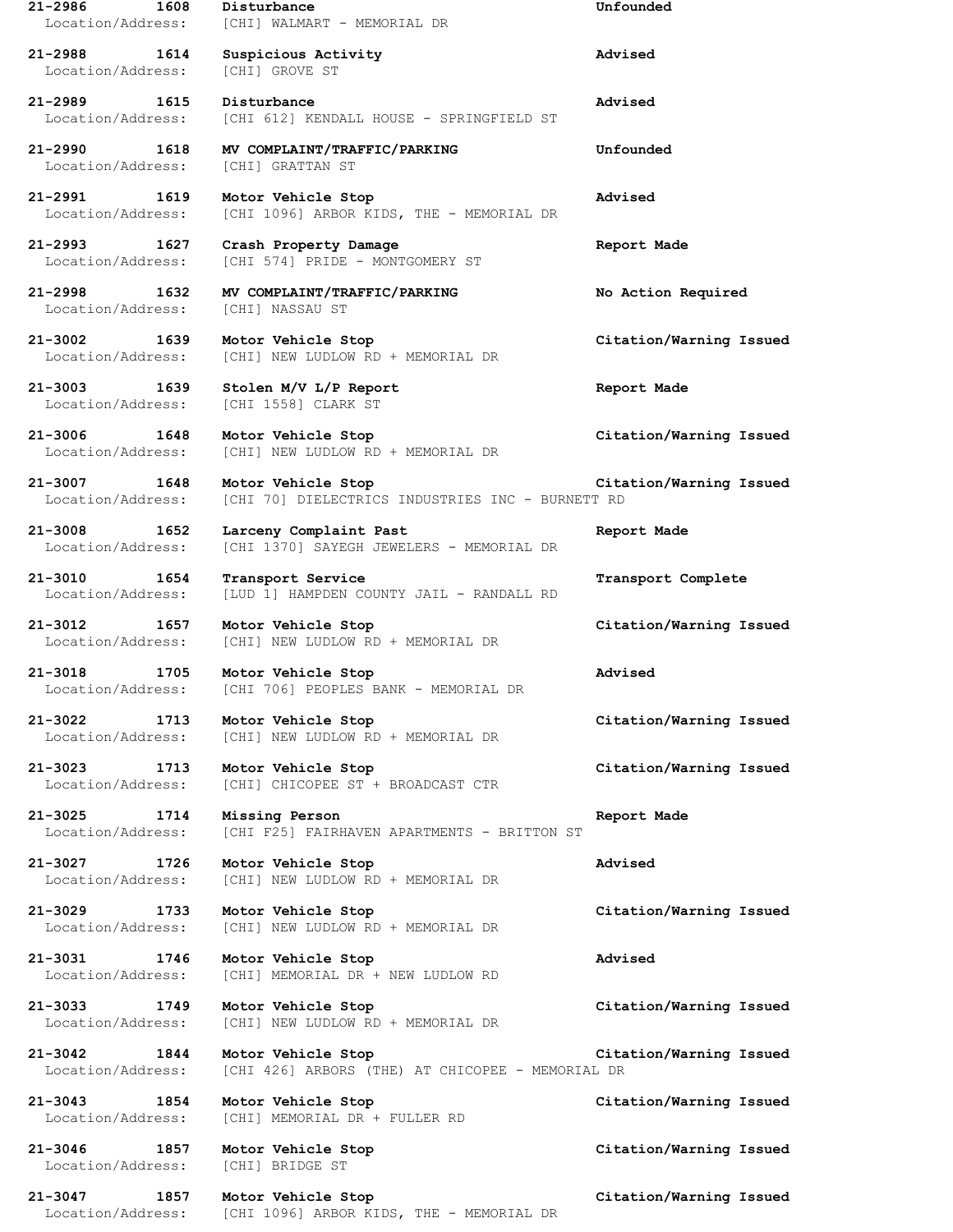**21-3048 1901 Motor Vehicle Stop Citation/Warning Issued** Location/Address: [CHI 1962] FIVE GUYS - MEMORIAL DR **21-3049 1901 Motor Vehicle Stop Citation/Warning Issued** Location/Address: [CHI] I391 - CHICOPEE ST **21-3051 1906 MV COMPLAINT/TRAFFIC/PARKING Complaint Taken Care Of** Location/Address: [CHI] BLANCHE ST **21-3052 1908 Shoplifter Report Made** Location/Address: [CHI 652] SCRAPPYS LIQUOR LOCKER INC. - EAST ST **21-3053 1920 Motor Vehicle Stop Advised** Location/Address: [CHI F376] CURRY HONDA NISSAN - MEMORIAL DR **21-3060 1947 Shoplifter Advised** Location/Address: [CHI XF1652] FAMILY DOLLAR - MEADOW ST **21-3063 1949 Suspicious Activity Arrest Made** Location/Address: [CHI 497] MOTEL 6 - JOHNNY CAKE HOLLOW RD **21-3071 2007 Motor Vehicle Stop Citation/Warning Issued** Location/Address: [CHI] MEMORIAL DR + PENDLETON AVE **21-3075 2023 Disturbance Advised** Location/Address: [CHI] SPRINGFIELD ST **21-3076 2026 Abandoned 911 Call False Alarm** Location/Address: [CHI 3093] BESTON ST **21-3078 2032 Transport Service Transport Complete** Location/Address: [HOY F1] HOLYOKE HOSPITAL - BEECH ST **21-3083 2041 Abandoned 911 Call Advised** Location/Address: [CHI F1120] CANTERBURY ARMS APTS - EAST MAIN ST **21-3082 2042 Motor Vehicle Stop Citation/Warning Issued** Location/Address: [CHI] MEMORIAL DR + JENNINGS ST **21-3085 2054 Motor Vehicle Stop Citation/Warning Issued** Location/Address: [CHI] MEMORIAL DR + MONTGOMERY ST **21-3093 2120 Motor Vehicle Stop Citation/Warning Issued** Location/Address: [CHI] MEMORIAL DR + MONTGOMERY ST **21-3096 2128 Motor Vehicle Stop Citation/Warning Issued** Location/Address: [CHI] MEMORIAL DR + MONTGOMERY ST **21-3097 2128 Disturbance Report Made** Location/Address: [CHI] CHICOPEE ST **21-3103 2200 Motor Vehicle Stop Citation/Warning Issued** Location/Address: [CHI 349] CHIEFS LOUNGE - CHICOPEE ST **21-3105 2206 Crash Property Damage Report Made** Location/Address: [CHI] DALE ST **21-3108 2213 Neighbor/Landlord Dispute Advised** Location/Address: [CHI] GROCKI DR **21-3111 2232 Motor Vehicle Stop Citation/Warning Issued** Location/Address: [CHI F1276] MASSES SEAFOOD - MEMORIAL DR **For Date: 01/09/2021 - Saturday 21-3147 0100 Motor Vehicle Stop Advised** Vicinity of: [CHI] CHICOPEE ST + MEADOW ST **21-3148 0105 Suspicious Activity Appears Secure After Check** Location/Address: [CHI 253] KULIG OIL CO - GRANBY RD

**21-3149 0110 Traffic Assignment No Action Required** Location/Address: [CHI] CHICOPEE ST + CORA AVE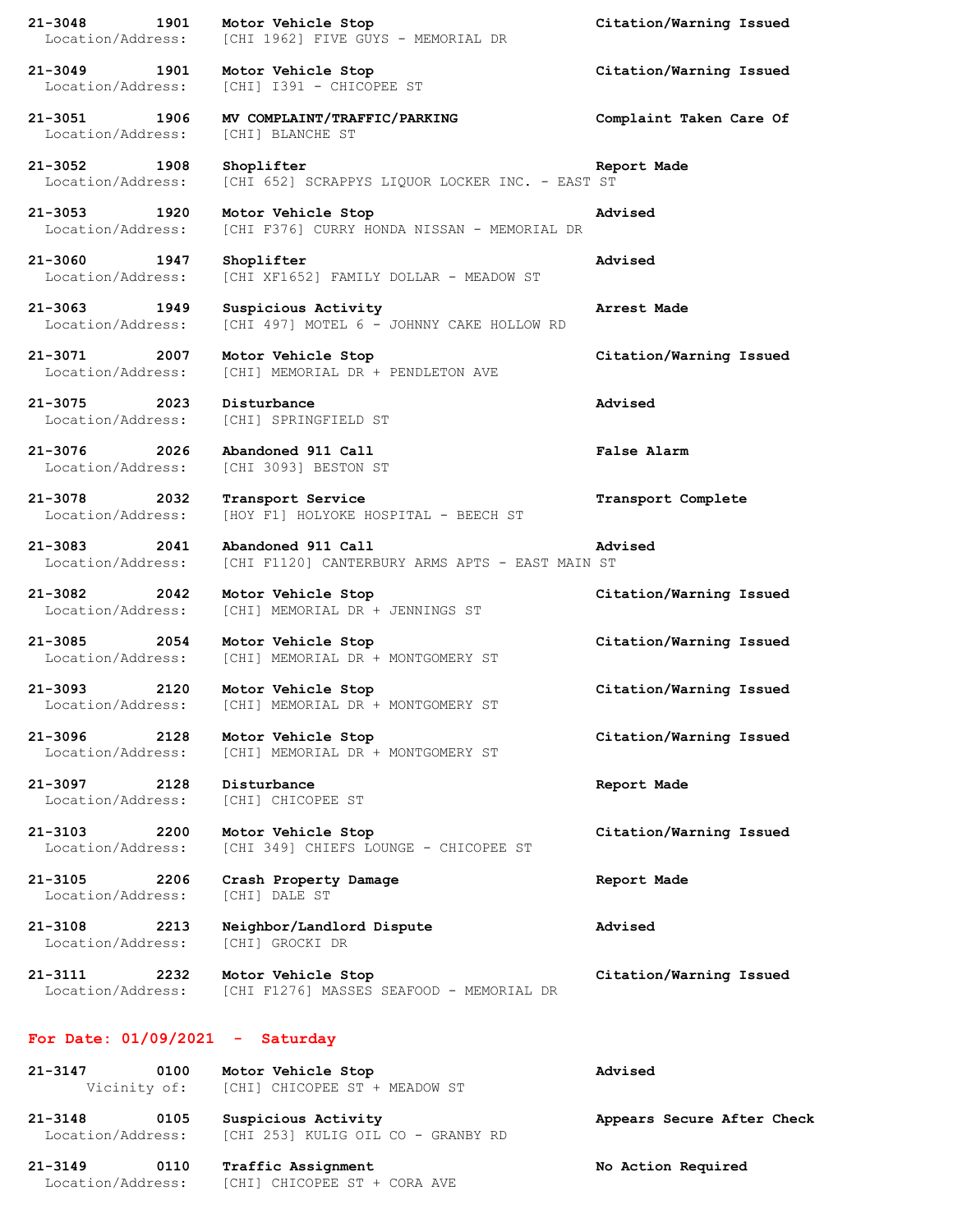| 21-3152 0122<br>Location/Address:                              | Transport Service<br>[LUD 1] HAMPDEN COUNTY JAIL - RANDALL RD                                                            | Transport Complete         |
|----------------------------------------------------------------|--------------------------------------------------------------------------------------------------------------------------|----------------------------|
| 21-3154 0127                                                   | Suspicious Activity<br>Vicinity of: [CHI XF1651] SUPER SAVER LAUNDROMAT - EXCHANGE ST                                    | Appears Secure After Check |
|                                                                | 21-3160 0141 Motor Vehicle Stop Citation/Warning Issued<br>Vicinity of: [CHI 1970] EXCHANGE STREET STATION - EXCHANGE ST |                            |
| 21-3161 0152                                                   | Motor Vehicle Stop<br>Arrest Made<br>Location/Address: [CHI 188] PRIDE SERVICE STATION - CHICOPEE ST                     |                            |
|                                                                | 21-3194 0340 Crash Property Damage<br>Location/Address: [CHI 670] CUMBERLAND FARMS - MEMORIAL DR                         | Criminal Complaint Request |
| 21-3224 0702 Public Service<br>Location/Address: [CHI] BELL ST |                                                                                                                          | Not Served                 |
| 21-3230 0733<br>Location/Address: [CHI] DEBRA DR               | Service of a Summons                                                                                                     | Not Served                 |
| Location:                                                      | 21-3233 0742 Transport Service<br>[CHI] MERCY MEDICAL CENTER                                                             | Transport Complete         |
| 21-3232 0746                                                   | Abandoned 911 Call<br>Location/Address: [CHI 643] REGISTRY OF MOTOR VEHICLES - CHICOPEE ST                               | <b>False Alarm</b>         |
| Location/Address: [CHI] GRANBY RD                              | 21-3255 0847 Motor Vehicle Stop                                                                                          | Citation/Warning Issued    |
| Location/Address: [CHI] THOMAS ST                              | 21-3257 0848 MV COMPLAINT/TRAFFIC/PARKING No Action Required                                                             |                            |
| Location/Address:                                              | 21-3264 0909 Motor Vehicle Stop Notor 1990 120 21-3264<br>[CHI 587] OREGON SPORTSMAN CLUB - NEW LOMBARD RD               |                            |
|                                                                | 21-3265 0914 MV COMPLAINT/TRAFFIC/PARKING<br>Location/Address: [CHI F955] QUALITY INN - MEMORIAL DR                      | Report Made                |
|                                                                | 21-3267 0924 Motor Vehicle Stop<br>Location/Address: [CHI] MONTGOMERY ST                                                 | Citation/Warning Issued    |
|                                                                | 21–3269 0933 Motor Vehicle Stop<br>Location/Address: [CHI] MONTGOMERY ST                                                 | Citation/Warning Issued    |
| 21-3272 0954<br>Location/Address:                              | Abandoned 911 Call<br>[CHI] PROSPECT ST                                                                                  | No Action Required         |
| 1007<br>21-3275<br>Location/Address: [CHI] GRANBY RD           | Motor Vehicle Stop                                                                                                       | Citation/Warning Issued    |
| 21-3284 1034<br>Location/Address:                              | Motor Vehicle Stop<br>[CHI] MEMORIAL DR                                                                                  | Citation/Warning Issued    |
| 21-3286<br>1037<br>Location/Address:                           | Disturbance<br>[CHI 1191] WALMART - MEMORIAL DR                                                                          | Advised                    |
| 21-3291<br>1057<br>Location/Address:                           | Abandoned 911 Call<br>[CHI] RIVER MILLS DR                                                                               | No Action Required         |
| 21-3292 1059<br>Location/Address:                              | Motor Vehicle Stop<br>[CHI 587] OREGON SPORTSMAN CLUB - NEW LOMBARD RD                                                   | Citation/Warning Issued    |
| 21-3296<br>1117<br>Location/Address:                           | Motor Vehicle Stop<br>[CHI] FULLER RD                                                                                    | Citation/Warning Issued    |
| 21-3303 2014<br>1128<br>Location/Address:                      | Firearms/Shots Fired/Gun Shots<br>[CHI] WILSON AVE                                                                       | Report Made                |
| 21-3307<br>1153<br>Location/Address:                           | Motor Vehicle Stop<br>[CHI] SHERIDAN ST                                                                                  | Citation/Warning Issued    |
| 21–3311<br>1201<br>Location/Address:                           | Motor Vehicle Stop<br>[CHI] SHERIDAN ST                                                                                  | Citation/Warning Issued    |
| 21-3313<br>1202<br>Location/Address: [CHI] PROSPECT ST         | Public Service                                                                                                           | Complaint Taken Care Of    |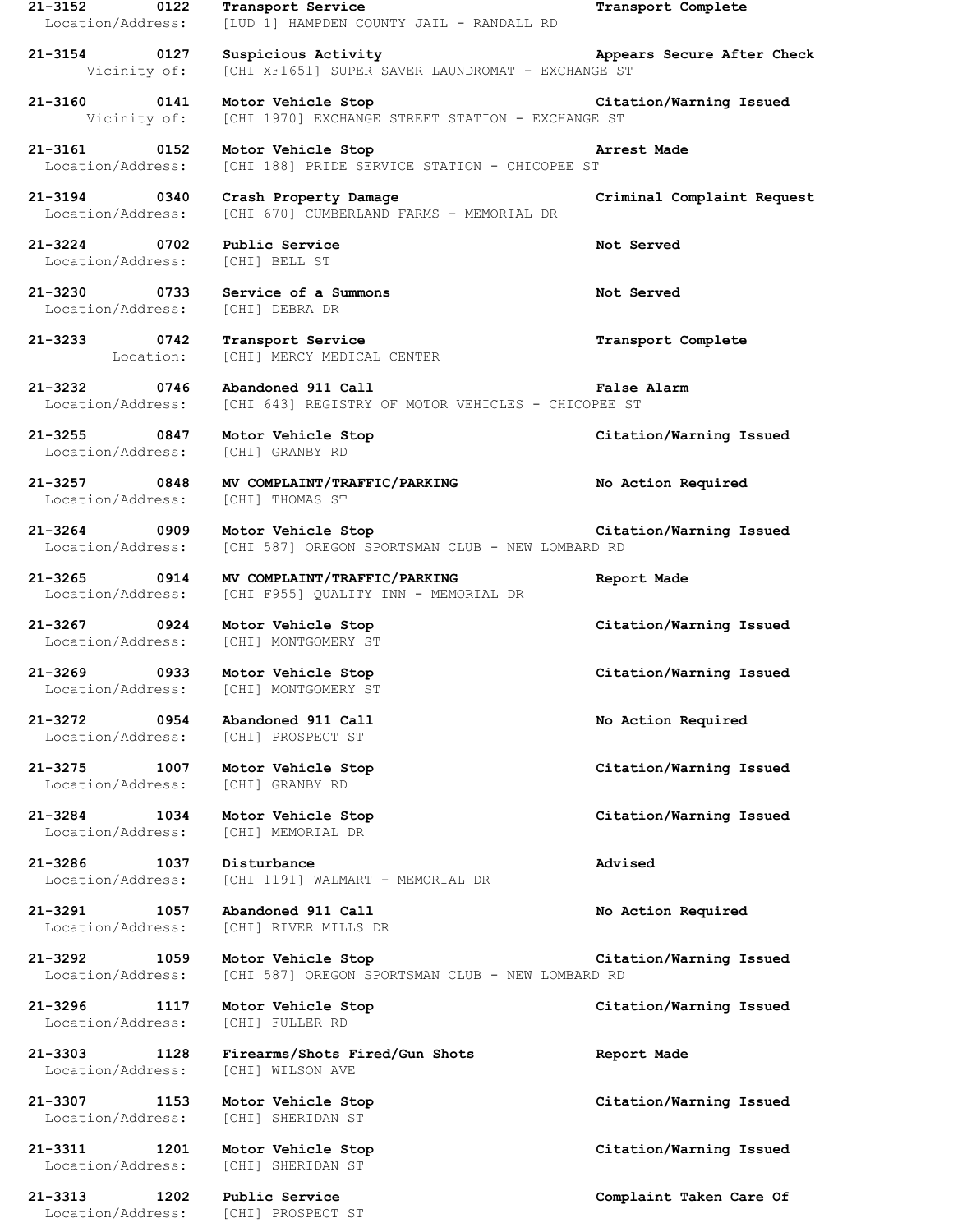**21-3317 1209 Motor Vehicle Stop Citation/Warning Issued** Location/Address: [CHI] SHERIDAN ST **21-3318 1211 Crash Property Damage Report Made** Location/Address: [CHI F1393] CHICK FIL A - MEMORIAL DR **21-3320 1218 Crash Personal Injury Report Made** Location/Address: [CHI 1191] WALMART-BACK ENTRANCE - SHERIDAN ST **21-3321 1218 Abandoned 911 Call Appears Secure After Check** Location/Address: [CHI 643] REGISTRY OF MOTOR VEHICLES - CHICOPEE ST **21-3322 1241 Abandoned/Found Property Report Made** Location/Address: [CHI] BRITTON ST **21-3335 1335 Crash Property Damage Advised** Location/Address: [CHI F1530] CTL REALTY LLC - CHESTNUT ST **21-3337 1342 Crash Property Damage Advised** Location/Address: [CHI 529] ARNOLDS MEAT - GRATTAN ST **21-3338 1405 Alarm False Alarm** Location/Address: [CHI 792] CENTER AUTO PARTS - CENTER ST **21-3339 1407 Stolen M/V L/P Report Criminal Complaint Request** Location/Address: [CHI] CHICOPEE ST **21-3348 1452 Motor Vehicle Stop Advised** Location/Address: [CHI] SHERIDAN ST **21-3349 1458 Motor Vehicle Stop Citation/Warning Issued** Location/Address: [CHI F226] MENCK WINDOWS - CHAMPION DR **21-3354 1500 Crash Property Damage No Action Required** Location/Address: [CHI 3039] MEMORIAL DR **21-3356 1513 Motor Vehicle Stop Citation/Warning Issued** Location/Address: [CHI] SHERIDAN ST **21-3360 1528 Motor Vehicle Stop Citation/Warning Issued** Location/Address: [CHI] SHERIDAN ST **21-3365 1550 Abandoned 911 Call Could not Locate** Location/Address: [CHI] QUARTUS ST **21-3366 1550 MV COMPLAINT/TRAFFIC/PARKING Complaint Taken Care Of** Vicinity of: [CHI] MEADOW ST + HOPE ST **21-3373 1606 MV COMPLAINT/TRAFFIC/PARKING Could not Locate** Location/Address: [CHI 1255] SUBWAY - MEMORIAL DR **21-3379 1613 Harassment/Threats Advised** Location/Address: [CHI 1255] SUBWAY - MEMORIAL DR **21-3381 1627 Disturbance Advised** Location/Address: [CHI F1059] BERNIES DINING DEPOT - JAMES ST **21-3390 1644 Suspicious Activity No Action Required** Location/Address: [CHI] BRITTON ST **21-3394 1650 Neighbor/Landlord Dispute Advised** Location/Address: [CHI F1497] GILL MOBILEHOME PARK - WESTOVER RD **21-3408 1738 Suspicious Activity Appears Secure After Check** Vicinity of: [CHI] OHANA DANCE STUDIO - SHERIDAN ST **21-3412 1750 Mal Damage/VANDALISM-Past Assist Given** Location/Address: [CHI 2213] CHICOPEE ST **21-3413 1756 Disabled Motor Vehicle Assist Given** Location/Address: [CHI] CHICOPEE ST + PROSPECT ST **21-3419 1817 Disturbance Advised** Location/Address: [CHI 612] KENDALL HOUSE - SPRINGFIELD ST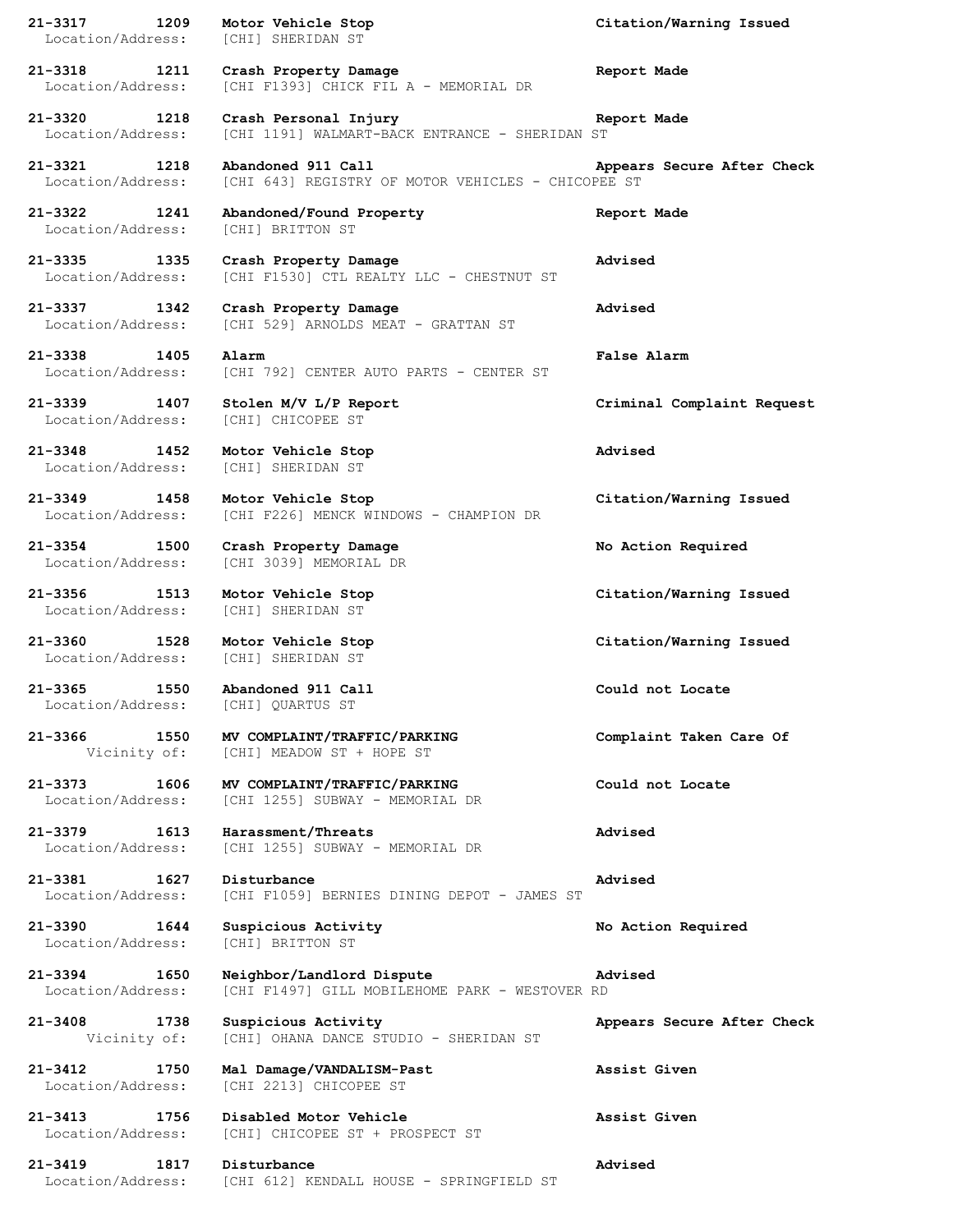**21-3431 1852 Abandoned 911 Call Could not Locate** Vicinity of: [CHI] GRATTAN ST

Location/Address: [CHI F888] EXCHANGE ST

**21-3454 2050 ASSIST OTHER AGENCY Could not Locate** Location/Address: [CHI 497] MOTEL 6 - JOHNNY CAKE HOLLOW RD

**21-3455 2057 Motor Vehicle Stop Citation/Warning Issued** Location/Address: [CHI] MEMORIAL DR + MONTGOMERY ST

**21-3457 2116 Motor Vehicle Stop Citation/Warning Issued** Location/Address: [CHI] MEMORIAL DR + JENNINGS ST

**21-3461 2118 Mal Damage/VANDALISM-Past Report Made** Location/Address: [CHI F1393] CHICK FIL A - MEMORIAL DR

**21-3466 2131 Disturbance Advised** Location/Address: [CHI] PARADISE ST

**21-3471 2139 Motor Vehicle Stop Citation/Warning Issued** Location/Address: [CHI] MEMORIAL DR + JENNINGS ST

**21-3473 2155 Motor Vehicle Stop Citation/Warning Issued** Location/Address: [CHI] MEMORIAL DR + JENNINGS ST

Location/Address: [CHI] BRIDGE ST

**21-3493 2336 MV COMPLAINT/TRAFFIC/PARKING Unfounded** Vicinity of: [CHI 1036] DUNKIN DONUTS - FRONT ST

## **For Date: 01/10/2021 - Sunday**

**21-3501 0010 Neighbor/Landlord Dispute Advised** Vicinity of: [CHI] PLANTE CIR

**21-3509 0026 Suspicious Activity Advised** Location/Address: [CHI 2110] STOP & RUN - MONTGOMERY ST

**21-3515 0036 Abandoned 911 Call Assist Given** Location/Address: [CHI 2471] MCCARTHY AVE

**21-3532 0121 Motor Vehicle Stop Arrest Made** Location/Address: [CHI] MEADOW ST + HOPE ST

**21-3533 0128 Motor Vehicle Stop Citation/Warning Issued** Location/Address: [CHI] BROADWAY + MONROE ST

**21-3539 0145 Disturbance No Action Required** Location/Address: [CHI] SCHOOL ST

Location/Address: [CHI F162] CENTER ST

Location/Address: [CHI] NORTHERN DR

**21-3568 0306 Motor Vehicle Stop Report Made** Vicinity of: [CHI] CHICOPEE ST

**21-3596 0503 Disturbance Could not Locate** Vicinity of: [CHI] COOLIDGE RD

**21-3420 1829 Crash Property Damage Report Made** Location/Address: [CHI] BEMIS ST + CHICOPEE ST

**21-3429 1849 MV COMPLAINT/TRAFFIC/PARKING Could not Locate** Vicinity of: [CHI] DALE ST + GRATTAN ST

**21-3433 1908 Motor Vehicle Stop Advised** Location/Address: [CHI] MEMORIAL DR + BRITTON ST

**21-3438 1940 Disturbance Could not Locate** Location/Address: [CHI F860] MASON MANOR LLC - NEW LUDLOW RD

**21-3449 2026 Disturbance Complaint Taken Care Of**

**21-3482 2257 Motor Vehicle Stop Citation/Warning Issued**

**21-3550 0228 Disturbance Complaint Taken Care Of**

**21-3562 0250 Disturbance Complaint Taken Care Of**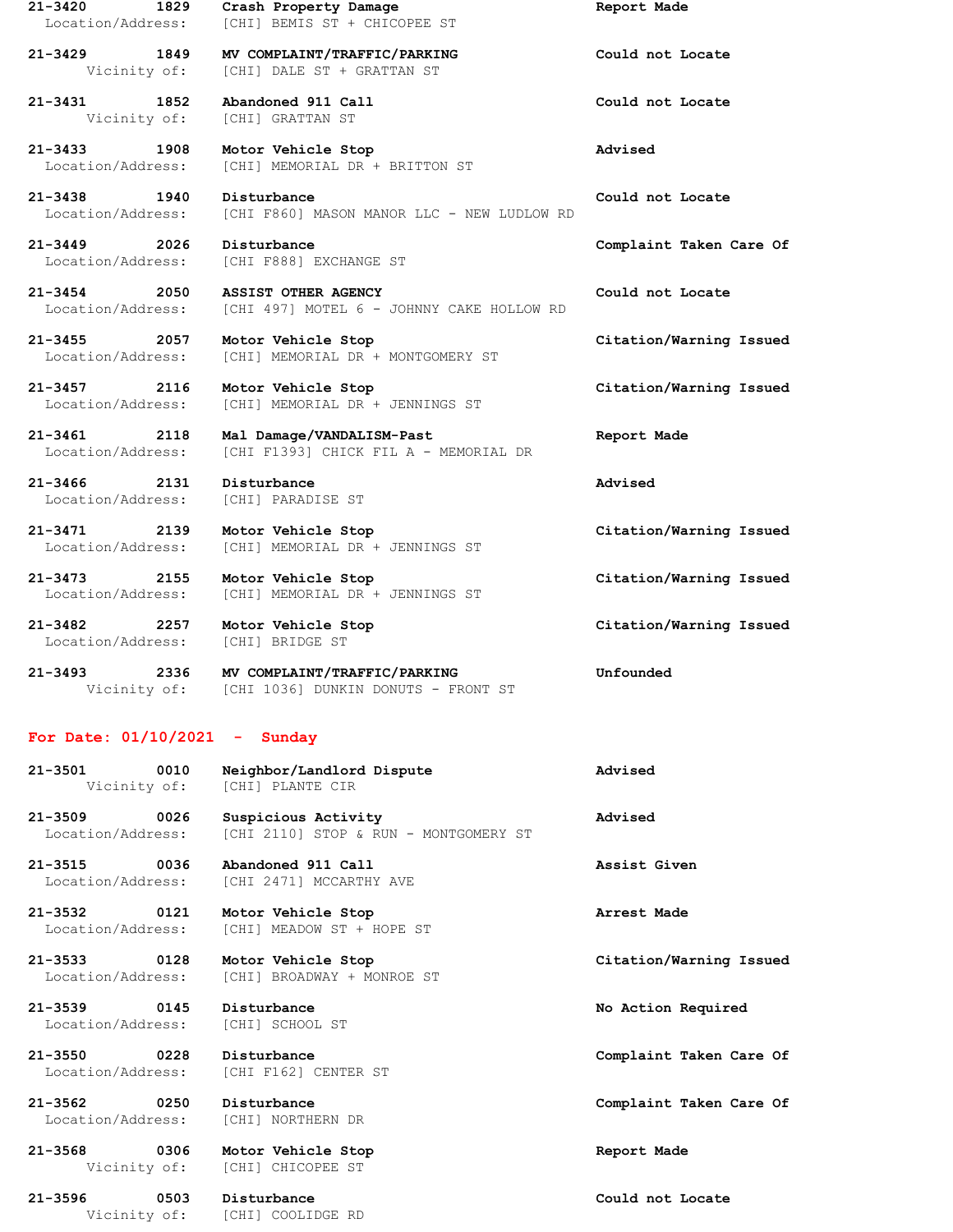**21-3611 0640 Motor Vehicle Stop Citation/Warning Issued** Vicinity of: [CHI 565] MCDONALDS - MEADOW ST **21-3622 0739 MV COMPLAINT/TRAFFIC/PARKING Assist Given** Location/Address: [CHI 1208] LAZER AUTO WASH - ST JAMES AVE **21-3644 0826 Stolen M/V L/P Report Advised** Location/Address: [CHI 39] MAC ARTHUR TERRACE APARTMENTS - BROADWAY **21-3647 0837 Motor Vehicle Stop Citation/Warning Issued** Location/Address: [CHI] GRANBY RD **21-3654 0846 MV COMPLAINT/TRAFFIC/PARKING No Action Required** Location/Address: [CHI] THOMAS ST **21-3655 0849 Motor Vehicle Stop Citation/Warning Issued** Location/Address: [CHI] GRANBY RD **21-3662 0925 Larceny Complaint Past Report Made** Location/Address: [CHI 358] GOLDEN NOZZLE CAR WASH - MONTGOMERY ST **21-3670 0958 Traffic Assignment No Action Required** Location/Address: [CHI 614] GENOS AUTO SERVICE - MEMORIAL DR **21-3674 1005 Disturbance Complaint Taken Care Of** Location/Address: [CHI 3042] ELCON DR **21-3681 1014 Motor Vehicle Stop Citation/Warning Issued** Location/Address: [CHI] MONTGOMERY ST **21-3682 1027 Traffic Assignment No Action Required** Location/Address: [CHI] EAST MAIN ST **21-3684 1046 Traffic Assignment No Action Required** Location/Address: [CHI] SHAWINIGAN DR **21-3687 1051 Motor Vehicle Stop Citation/Warning Issued** Location/Address: [CHI] GRANBY RD **21-3693 1103 Motor Vehicle Stop Citation/Warning Issued** Location/Address: [CHI F430] OUR FATHERS HOUSE - GRANBY RD **21-3694 1110 Motor Vehicle Stop Citation/Warning Issued** Location/Address: [CHI] GRANBY RD **21-3697 1118 Motor Vehicle Stop Citation/Warning Issued** Location/Address: [CHI 2316] GRATTAN ST **21-3699 1123 Crash Property Damage Report Made** Location/Address: [CHI] CHICOPEE ST **21-3703 1133 Motor Vehicle Stop Citation/Warning Issued** Location/Address: [CHI] GRATTAN ST **21-3704 1143 Motor Vehicle Stop Citation/Warning Issued** Location/Address: [CHI] GRATTAN ST + WARD ST **21-3710 1212 Motor Vehicle Stop Advised** Location/Address: [CHI] FRONT ST **21-3716 1234 Crash Property Damage Report Made** Vicinity of: [CHI 1249] STAPLES - MEMORIAL DR **21-3721 1248 Animal Complaint Assist Given** Location/Address: [CHI 1037] CHICOPEE MEMORIAL STATE PARK - BURNETT RD **21-3724 1254 Animal Complaint Complaint Taken Care Of** Location/Address: [CHI] HOWARD ST **21-3726 1258 Crash Property Damage Report Made** Vicinity of: [CHI] EDGEWOOD AVE + GRANBY RD **21-3727 1307 Motor Vehicle Stop Citation/Warning Issued** Location/Address: [CHI 1100] BURY APARTMENTS CHICOPEE HOUSING - EAST MAIN ST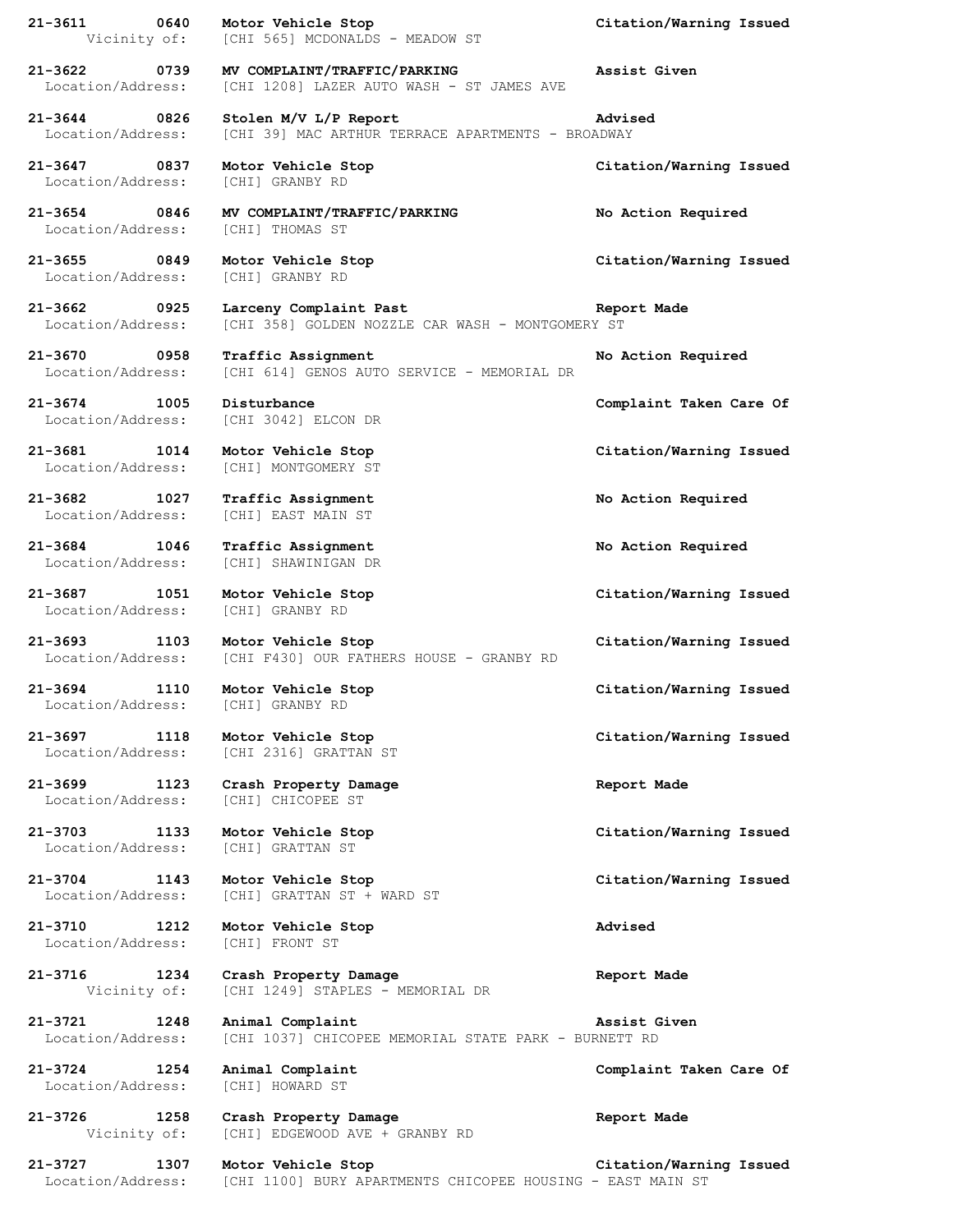**21-3733 1334 Abandoned/Found Property Complaint Taken Care Of** Location/Address: [CHI] ORCHARD ST **21-3735 1344 Investigation/Follow Up City Ordinance Violation** Location/Address: [CHI] SCHOOL ST **21-3740 1346 MV COMPLAINT/TRAFFIC/PARKING Could not Locate** Vicinity of: [CHI] EAST MAIN ST **21-3738 1347 Motor Vehicle Stop Advised** Location/Address: [CHI] EAST MAIN ST **21-3741 1353 Motor Vehicle Stop Citation/Warning Issued** Location/Address: [CHI] CAREW ST **21-3744 1358 Public Service Assist Given** Location/Address: [CHI 497] MOTEL 6 - JOHNNY CAKE HOLLOW RD **21-3747 1406 Disturbance Complaint Taken Care Of** Location/Address: [CHI] MCKINSTRY AVE **21-3749 1409 Public Service Advised** Location/Address: [CHI 671] PLANET FITNESS - MEMORIAL DR **21-3755 1424 Motor Vehicle Stop Citation/Warning Issued** Location/Address: [CHI] PROSPECT ST **21-3758 1432 MV COMPLAINT/TRAFFIC/PARKING Citation/Warning Issued** Vicinity of: [CHI] BOULAY CIR **21-3757 1434 Motor Vehicle Stop Citation/Warning Issued** Location/Address: [CHI 56] WALGREENS - JAMES ST **21-3763 1502 Motor Vehicle Stop Citation/Warning Issued** Location/Address: [CHI] PROSPECT ST **21-3768 1512 Motor Vehicle Stop Citation/Warning Issued** Location/Address: [CHI] MEMORIAL DR **21-3770 1513 Motor Vehicle Stop Complaint Taken Care Of** Location/Address: [CHI] VOLPE DR **21-3772 1519 MV COMPLAINT/TRAFFIC/PARKING Could not Locate** Location/Address: [CHI] MANDALAY RD **21-3777 1541 MV COMPLAINT/TRAFFIC/PARKING Could not Locate** Location/Address: [CHI] BLANCHARD ST **21-3789 1610 Firearms Investigation Report Made** Location/Address: [CHI] WILSON AVE **21-3791 1612 Alarm Appears Secure After Check** Location/Address: [CHI 702] JIFFY LUBE - MEMORIAL DR **21-3825 1734 Animal Complaint Complaint Taken Care Of** Location/Address: [CHI 1537] HIGGINS CIR **21-3826 1736 Breaking & Entering in progress Report Made** Location/Address: [CHI] MAPLE ST **21-3830 1744 Abandoned/Found Property Complaint Taken Care Of** Location/Address: [CHI 1972] TRU BY HILTON (CHICOPEE HOSPITALITY) - MEMORIAL DR **21-3828 1746 MV COMPLAINT/TRAFFIC/PARKING Could not Locate** Location/Address: [CHI] COLUMBA ST **21-3835 1754 Disturbance Report Made** Location/Address: [CHI] LEARY AVE **21-3837 1758 MV COMPLAINT/TRAFFIC/PARKING No Action Required** Location/Address: [CHI F318] CABOT LIQUORS - EXCHANGE ST **21-3836 1759 Fireworks Complaint Complaint Taken Care Of** Vicinity of: [CHI] CRESCENT DR **21-3839 1806 Disturbance Complaint Taken Care Of** Location/Address: [CHI 1191] WALMART - MEMORIAL DR